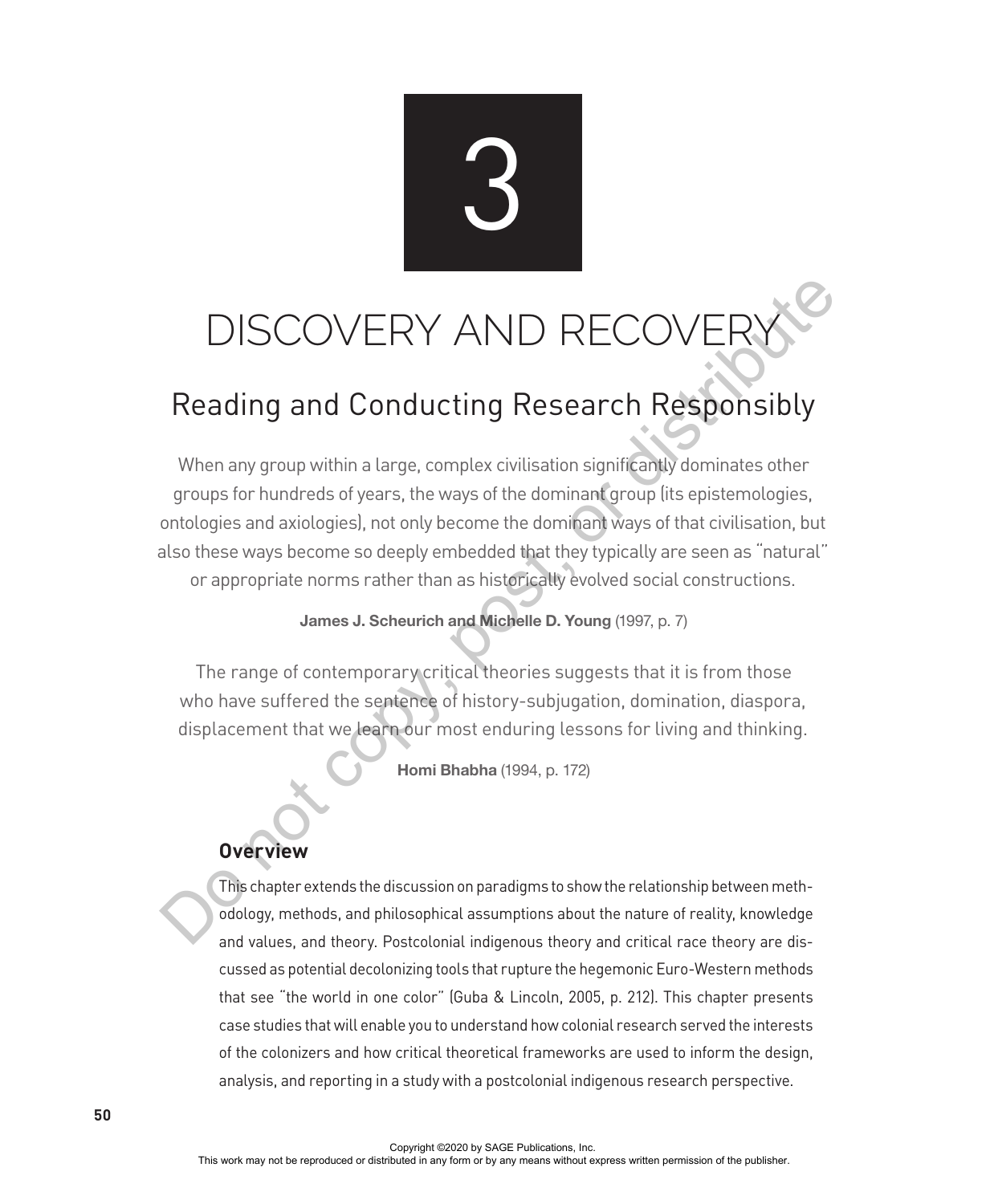# LEARNING OBJECTIVES

By the end of this chapter, you should be able to do the following:

- 1. Discuss the role of postcolonial indigenous theory and critical race theory in indigenous research.
- 2. Critique the universal application of mainstream research methods from the perspective of postcolonial indigenous theory and critical race theory.
- 3. Understand the resistance of the researched communities to imposed knowledge systems and the implications of that resistance for research.
- 4. Acquire skills that will enable you to be a critical reader of research studies.

#### *Before You Start*

Discuss the quotations at the start of this chapter in relation to the experiences of the colonized and those historically marginalized by the colonizing Western-based research tradition. Do you think there are any suppressed knowledge or value systems belonging to the colonized that could inform the construction of research knowledge? Think of the colonized as all those hurt by the colonizing Euro-Western research tradition, for instance, the formerly colonized, indigenous peoples, the deaf, the immigrants, women, and girls in these societies. 2. Critique the universal application of mainstream research methods from the perspective of posteolonial indigenous theory and critical rate theory.<br>
3. Understand the resistance of the researched communities to imposed

# **INTRODUCTION**

An anticolonial critique framework, using critical theory, postcolonial discourses, and critical race-based theories, is challenging every discipline to assess how knowledge production and theories of the past and the present have been shaped by ideas and power relations of imperialism, colonialism, neocolonialism, globalization, and racism. Postcolonial studies have shown that no subject area or theory, be it biology, physics, language, mathematics, Marxism, or feminism, has escaped Eurocentric colonialism and modern imperialism or globalization (Said, 1993). In Chapter 1, you learned that scholars are expressing their criticism about what they view as the dominance of Euro-Western methodologies, which marginalize indigenous knowledge of the colonized and historically oppressed. Evidence is mounting about the failures of research-driven interventions that draw from mainstream research epistemologies. Arturo Escobar (1995), in *Encountering Development: The Making and Unmaking of the Third World,* documents the failures of research-driven development projects in the third world, while Robert Chambers (1997), in *Whose Reality Counts: Putting the First Last,* documents the errors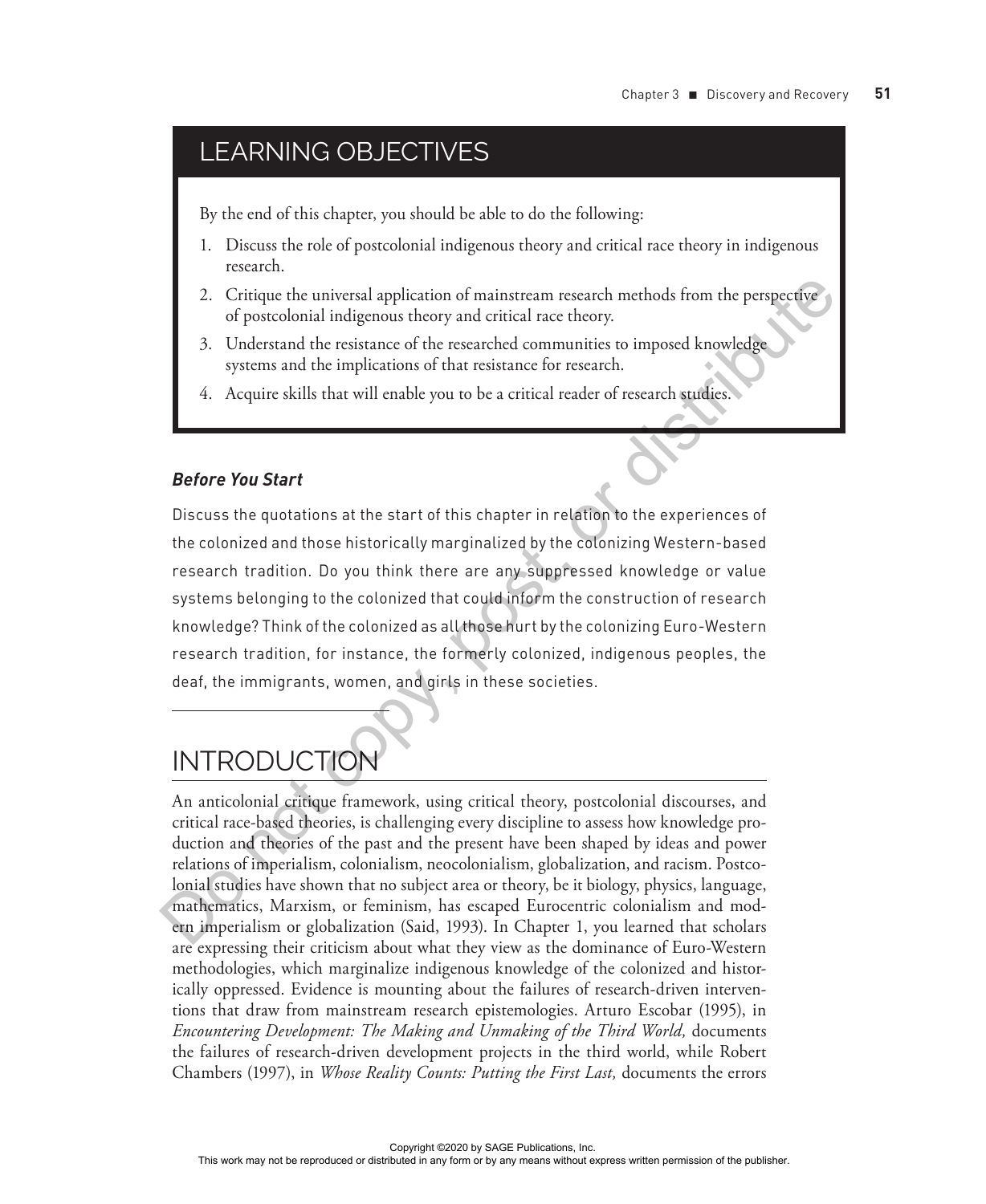in research-driven development projects that arise when mainstream research methodologies are used among communities in developing countries. Aaron M. Pallas (2001, p. 7), in a discussion of educational research, proposes that to prevent a recurring pattern of "epistemological single-mindedness, educational researchers should engage with multiple epistemologies" that include beliefs about what counts as knowledge. Lauren J. Young (2001), Pallas (2001), Reba N. Page (2001), and Mary Haywood Metz (2001) argue that novice researchers and graduate students should be prepared to deal with epistemological diversity.

It is important to give space and listen to the voices from these historically silenced groups and those who sympathize with them to learn about other epistemologies and other ways of knowing. For many reasons, this is a noble undertaking at this point in time.

- Indigenous knowledge and local knowledge have become important in the emerging global economy, with observers noting that "the basic component of any country's knowledge system is its indigenous knowledge" (Economic and Social Development Department, 2006, p. 9).
- An increased volume of research on the colonized Other is funded by international organizations, amid a growing realization that Euro-Western-based research methodologies fail to capture the experiences of these colonized Others (Chambers, 1997; Chilisa, 2005; Chilisa & Ntseane 2010; Escobar, 1995; Nitza, Chilisa, & Makwinja-Morara, 2010).
- An increased number of international and transnational researchers are committed to writing on methodologies and carrying out research that promotes social justice, human rights, and democracy (Mertens, 2009, 2010a, 2010b).
- The emerging trend where "the knowledge paradigms of the future are beginning to develop by reaching out to those excluded to move together towards a new synthesis" (Fatnowna & Pickett, 2002, p. 260) shows the growing need to hear from multiple voices, including those who critique mainstream research and those who write on postcolonial/indigenous epistemologies. entrological directions<br>
It is important to give space and listen to the voices from these historically silenced<br>
groups and those who sympachize with them to learn about other cristerinologies<br>
only other ways of hrowing.
	- Indigenous knowledge and local knowledge systems are already part of the global dialogue with regard to ethics, copyrights, and the production of knowledge, increasing the need to internationalize postcolonial indigenous research epistemologies and methodologies.

In Chapter 1, you learned about the following strategies for decolonization:

- Deconstruction and reconstruction as strategies for discovering and recovering the past to inform the present and future
- Self-determination and social justice in research
- Implementation of ethical frameworks that promote rights and ownership to knowledge produced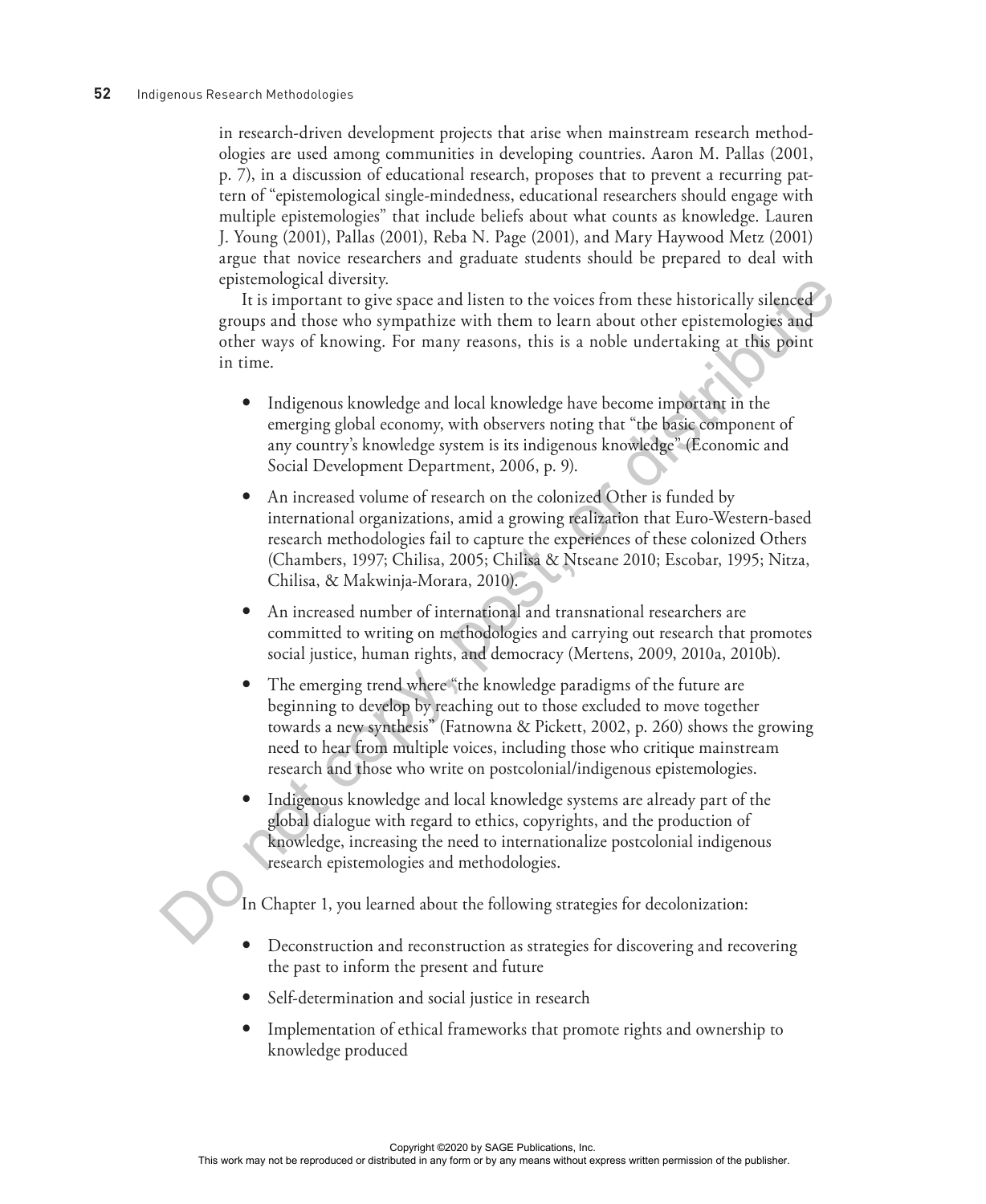- Implementation of research using indigenous languages
- Excavation of the past to know our history and thus promote self-determination and social justice in research
- Mobilization of communities to internationalize indigenous knowledge systems
- **Critique**
- Paradigms and their philosophical and theoretical underpinnings, methodologies, and techniques of gathering data

In this chapter, I expand the discussion on decolonization as a process that engages with imperialism, colonialism, and globalization to understand the assumptions and values that continue to inform research practices that privilege Western thought and the resistance of the majority two thirds of the world's population to this privileged knowledge. Postcolonial theories and critical race feminist theories provide a framework with which we can discuss imperialism, colonialism, and globalization as processes with assumptions and values that legitimized Euro-Western methodologies and further build deficit literatures communicated in dominant languages, such as English, about the colonized Other. The contribution of feminist theory to indigenous research is discussed in Chapter 13. Let us commence with a discussion of postcolonial theories.

# POSTCOLONIAL AND INDIGENOUS THEORIES

Postcolonial theories discuss the role of imperialism, colonization, and globalization and their literature and language in the construction of knowledge and people's resistance to imposed frameworks of knowing. It takes a poststructural view of the world with the aim of deconstructing truths, beliefs, values, and norms that are presented as normal and natural and presenting them as politically and socially constructed. Postcolonial theory engages with issues of power. In the context of research, it enables scholars to interrogate power relations that arise between researchers and the researched, for example, when choices are made about the literature to be reviewed, the theoretical frameworks, research questions, or techniques of gathering data (for example, tests). These power relations come with "Othering" ideologies, which see the world in binary opposites of colonizer/colonized Other, first world/third and fourth world. Postcolonial theory pays attention to how race and ethnicity interact with class, gender, age, and ableness in interlocking forms of oppression. (Chapter 13 discusses postcolonial indigenous feminist theories and methodologies.) In addition, it exposes how academic discourse uses Othering ideologies to make sense of the world along binary opposites, which devalue indigenous knowledge and marginalize the voices of the colonized Other. **Paramyins in the reprintend and the restricts and theoretical and theoretical mathematics and the<br>significant conditions, and used validation of deconvinting and<br>which imperialism, colonization is a process that engage<br>w** 

Postcolonial discourses also look at the resistance to the colonizing methodologies by researchers who chart other ways of doing research that are culturally sensitive to those colonized by the Euro-Western research tradition. Postcolonial theorizing is useful in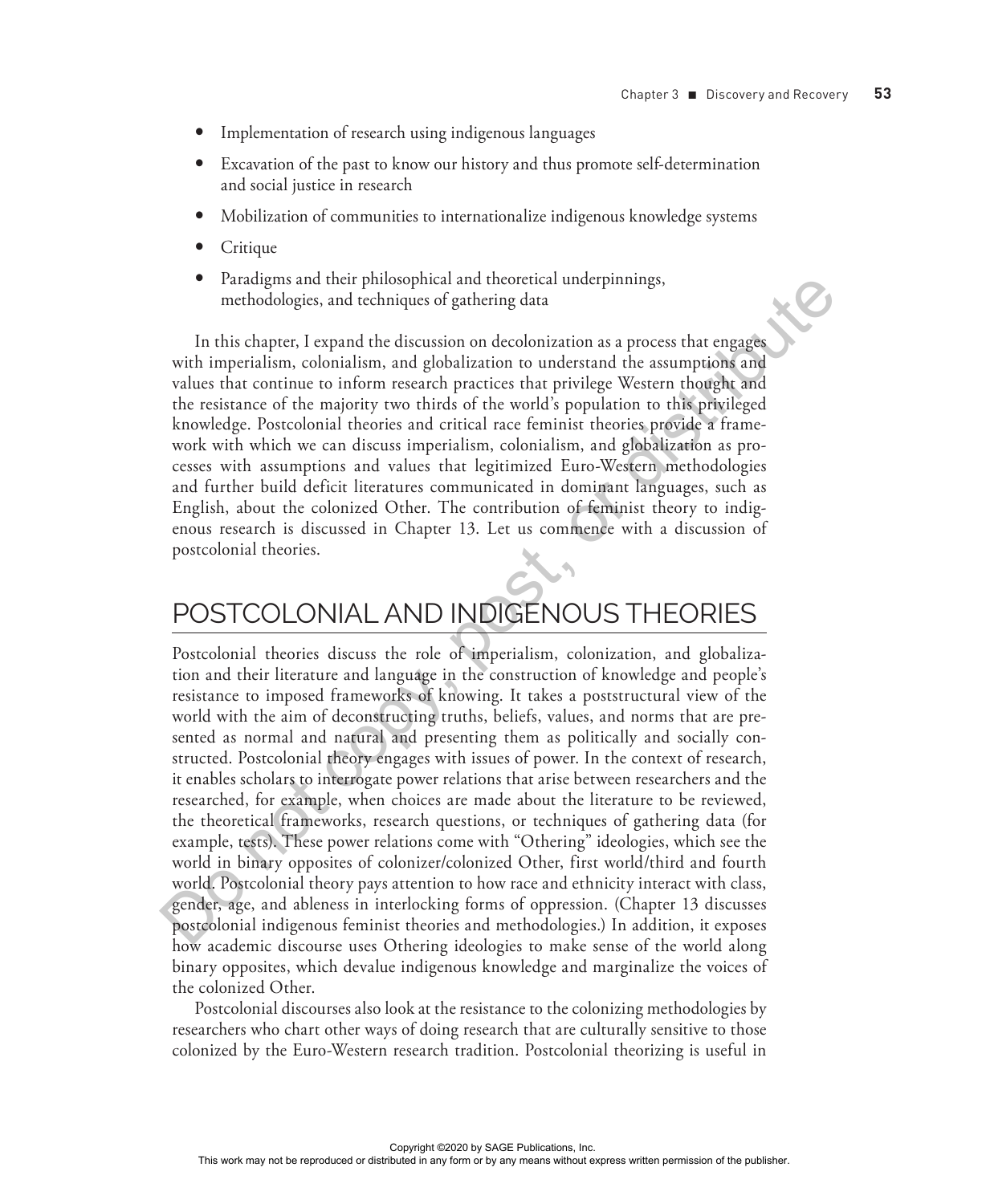indicating a general process of colonization and counterattempts by the colonized Other to disengage from the colonial syndrome. The resistance is a challenge to Westerneducated indigenous researchers, demanding that they begin to interrogate their multiple identities as colonizers participating in the Othering of their people through the use of Western research methodologies and as peripheral Others marginalized by the global network of first world research elites and by global markets that continue to define and determine knowledge discourses on the basis of global market prices. It is in this context that a relational ethical framework in indigenous research is essential.

#### **Postcolonial Theory Critique**

Indigenous scholars (Grande, 2000; Smith, 2000) have argued that postcolonial theory can easily become a strategy for Western researchers to perpetuate control over research related to indigenous peoples and the colonized Other in general, while at the same time ignoring their concerns and ways of knowing. The argument is that postcolonial theory is a version of critical theory and thus born of a Western tradition that emphasizes individuality, secularization, and mind-body duality (Grande, 2000). Values of the colonized Other, such as concepts of family, spirituality, humility, and sovereignty, are most likely to be missed in a postcolonial research approach that draws from critical theory. Gerald Vizenor (1994) calls for the inclusion of *survivance* in postcolonial theory. The concept of survivance goes beyond survival, endurance, and resistance to colonial domination, calling for the colonizers and the colonized to learn from each other. The postcolonial indigenous theory envisioned in this book includes the concept of survivance and the recognition of indigenous knowledge as a rich source from which to theorize postcolonial indigenous research methodologies. that a relational ethical transvorts in indigenous research is essential.<br> **Postcolonial Theory Critique**<br>
Indigenous cheara, 2000; Smith, 2000) have argued that postedonial<br>
theory can easily become a strategy for Wester

Augmenting the debate, Eve Tuck (2009, p. 413) notes that research based on postcolonial theory has a tendency to look to historical exploitation, domination, and colonization to explain contemporary brokenness, such as poverty, poor health, and so on. This is a pathologizing view that focuses on damage, ignoring the wisdom and hope of the researched. The alternative, she proposes, is a desire-based research framework, where desire "is about longing for a present that is enriched by both the past and the future" (Tuck, 2009, p. 417). Here, Tuck invokes the space in between, also termed the "third space" in postcolonial theory, to explain desire-based research frameworks. I have used the term *postcolonial indigenous theory* to emphasize indigenous theorizing and indigenous knowledge as essential ingredients in postcolonial theory. Postcolonial indigenous theory thus gives researchers the tools to theorize indigenous research, indigenous research paradigms, and culturally integrative research approaches. What follows are aims of research informed by postcolonial indigenous theory.

#### **Research Aims**

Catriona Macleod and Sunil Bhatia (2008) have identified three aims of research informed by postcolonial theory:

1. *Researching back*. This process examines our history, deconstructing how postcolonial subjects have been theorized, produced, and reproduced and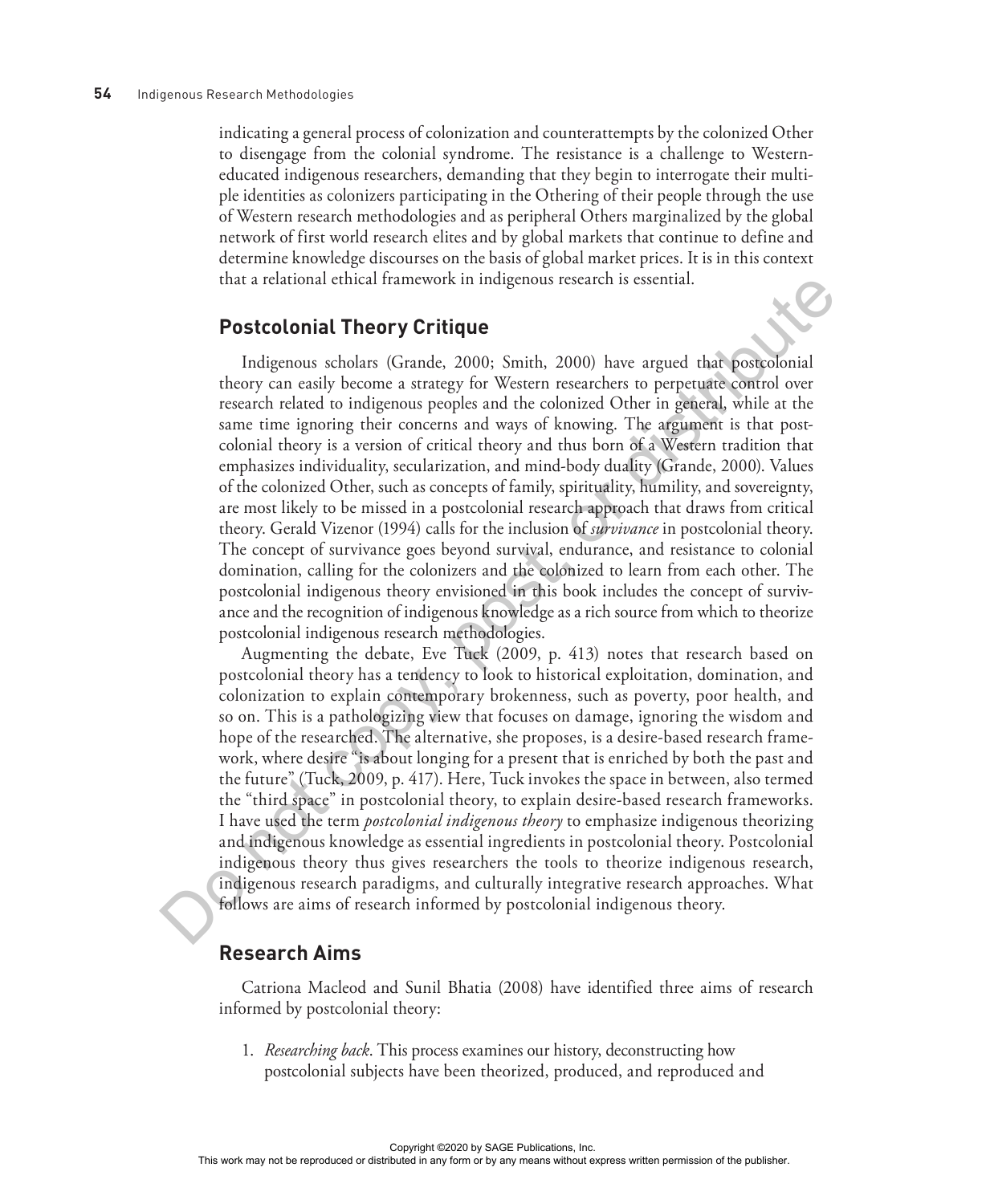reconstructing the present and the future, which carries some hope for the oppressed. Researching back involves interrogating colonial discourses, imploding their political partisanship by introducing in strategic points of their critiques subaltern texts that see the colonial moment differently, that use other knowledges—as distinct from Western—to articulate another view of the self, of history, of knowledge–power formations, resisting in the process the burden of colonialist epistemology and in fact mounting a counterassault by enabling previously disabled languages, histories, [and] modes of seeing the world (Mishra, 2000, p. 1086).

- 2. *Theory-driven research.* The second aim is conducting contextually relevant and theory-driven studies that emphasize how the oppressed, in the struggle against the assault on their identities by Western methodologies, borrow theories from across cultures and academic disciplines and adopt a mixed method research approach. The mixed method research approach can range from a design that imposes indigenous worldviews on a predominantly Euro-Western paradigm or a design that uses a postcolonial indigenous paradigm but borrows some Euro-Western methods to a culturally integrative approach with a balanced borrowing from Euro-Western paradigms and postcolonial indigenous paradigms.
- 3. *Liberatory and transformative intent.* The third aim is to produce knowledge that has a liberatory and transformative intention. In Chapter 12, you will learn how the development of action research impacted research methodologies, leading to indigenous struggles for voice, representation, and the transformative intent of research with the historically oppressed. Chapter 12 discusses changefocused research based on appreciative inquiry (Ludema, Cooperrider, & Barrett, 2006) and desire (Tuck, 2009). You will learn about contemporary research practices that place greater importance on people's existential realities, lived experiences, discursive practices, emotions, and cultural sensitivities and examine how these elements can contribute to community development and ongoing community action. previously stabled tanguages, nistories, jandj modes of seeing the world<br>
2. Theory-driven research. The second aim is conducting contextually relevant and<br>
theory-driven studies that emphasize how the oppressed, in the st

In what follows, I go back to history to interrogate and question the Euro-Western archives of methods to enable an appreciation and revaluing of the indigenous knowledge, languages, and ways of knowing devalued in Euro-Western research tradition. I will present the Porteus Maze tests as an example of methodological imperialism in colonial research, showing how methods were manipulated to create binaries of the knowers and the ignorant.

# RESEARCHING BACK: METHODOLOGICAL IMPERIALISM

There is a debate over whether methods and their rules are sometimes allowed to claim methodological hegemony, so that methods tell researchers how they must see and what they must do when they investigate. The rules imposed on the researchers, it is argued,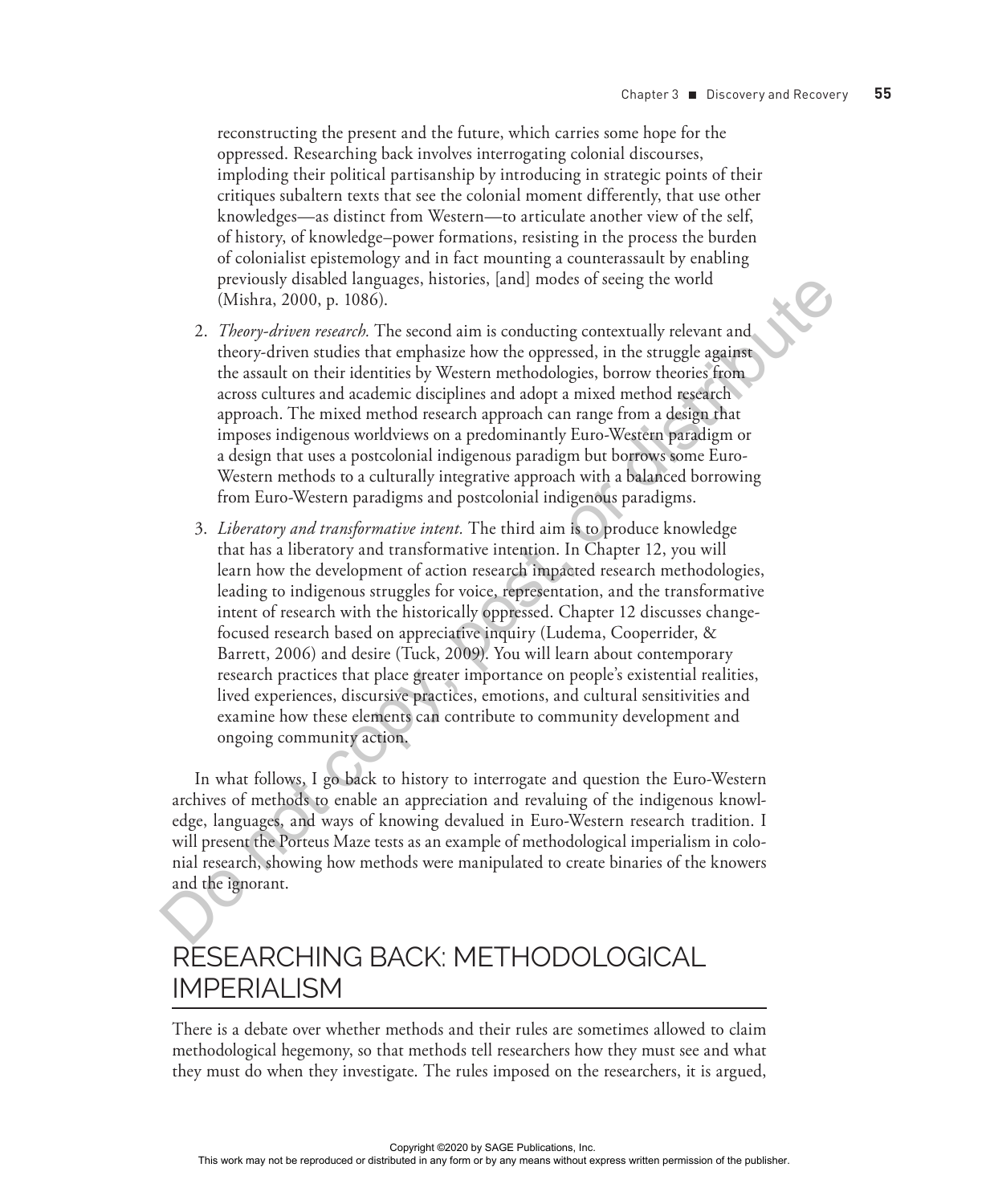carry with them "a set of contingent and historically specific Euro-American assumptions" (Law, 2004, p. 5). Colonial research, it is argued, contains incontestable evidence of the manipulative ability of research to prove and perpetuate the dominance of one race over another (Ramsey, 2006). A case study that shows the use of a test as a method of collecting data is presented to illustrate methodological imperialism. As a researcher, you can revisit some of the research studies carried out in former colonies to review the use of research techniques in those studies. The assumption is that when we know about the past, we can deconstruct it and rupture the myth of the superiority of data-gathering techniques such as tests, questionnaires, and observation as neutral instruments in the construction of general knowledge and theories on formerly colonized societies.

One of the main techniques of gathering data during the colonial period was observation. So powerful was the sense of seeing that, for those who could not be there to see, ethnography became a discipline of "culture collecting" (Smith, 1999, p. 61), displaying collections of both human remains and animals. The Other was seen as an object of study through observation and public display. Thus, Richard A. Oliver (1934), writing on the mentality of the African, observed,

The main method up until now has necessarily been observation—observation of the behaviour of Africans in natural, everyday situations; and the result of this method has been the description of such behaviour. To this method, we owe almost all our present knowledge of the mentality of the African; and it seems likely that this must for a long time remain the chief source of knowledge. (p. 41)

Using the observation method, anthropologists in Africa transformed descriptions of daily life of Africans into theories about the mental ability of Africans, about the childlike race, the impulsive Africans, and the passive onlookers (Blaut, 1993; Schumaker, 2001). In such cases, the colonizers, through their research, established themselves as the authorities on African cultures. Africans were not consulted on the researchers' interpretation of the observed data. Consequently, Africans are always shocked to read these anthropological collections, which depict their cultures as barbaric or inhuman. Obviously, such research was a powerful instrument for legitimizing colonialism since it justified the agenda of the colonizer, whose mission was defined as the duty to civilize. the past, we can deconsistrut at an equitor of the supernority of date-guttering in the past, or distributed and choics on formerly colonized coacities.<br>
One of the main techniques of gathering dat during the colonial peri

Researchers need to be familiar with these debates on methods and techniques, as well as the evidence of how methods and techniques were manipulated to perpetuate the dominance of one race over the other. The Porteus Maze, which was used as a test of intelligence among Africans in the 20th century, is an example of how techniques could be manipulated to privilege the dominance of one race over another, or the colonizer over the colonized. Following is Oliver's (1934) description of the Porteus Maze.

#### **The Porteous Maze Tests as Tests of Intelligence**

In these tests, the subject is presented with printed plan of a maze, and he has to trace with a pencil the path he would follow in getting to the center of the maze. If he enters blind alleys, he fails. The mazes form a series, graded in difficulty, and constituting an age scale of intelligence. A European child, when he reaches a maze beyond his mental age, tends to enter a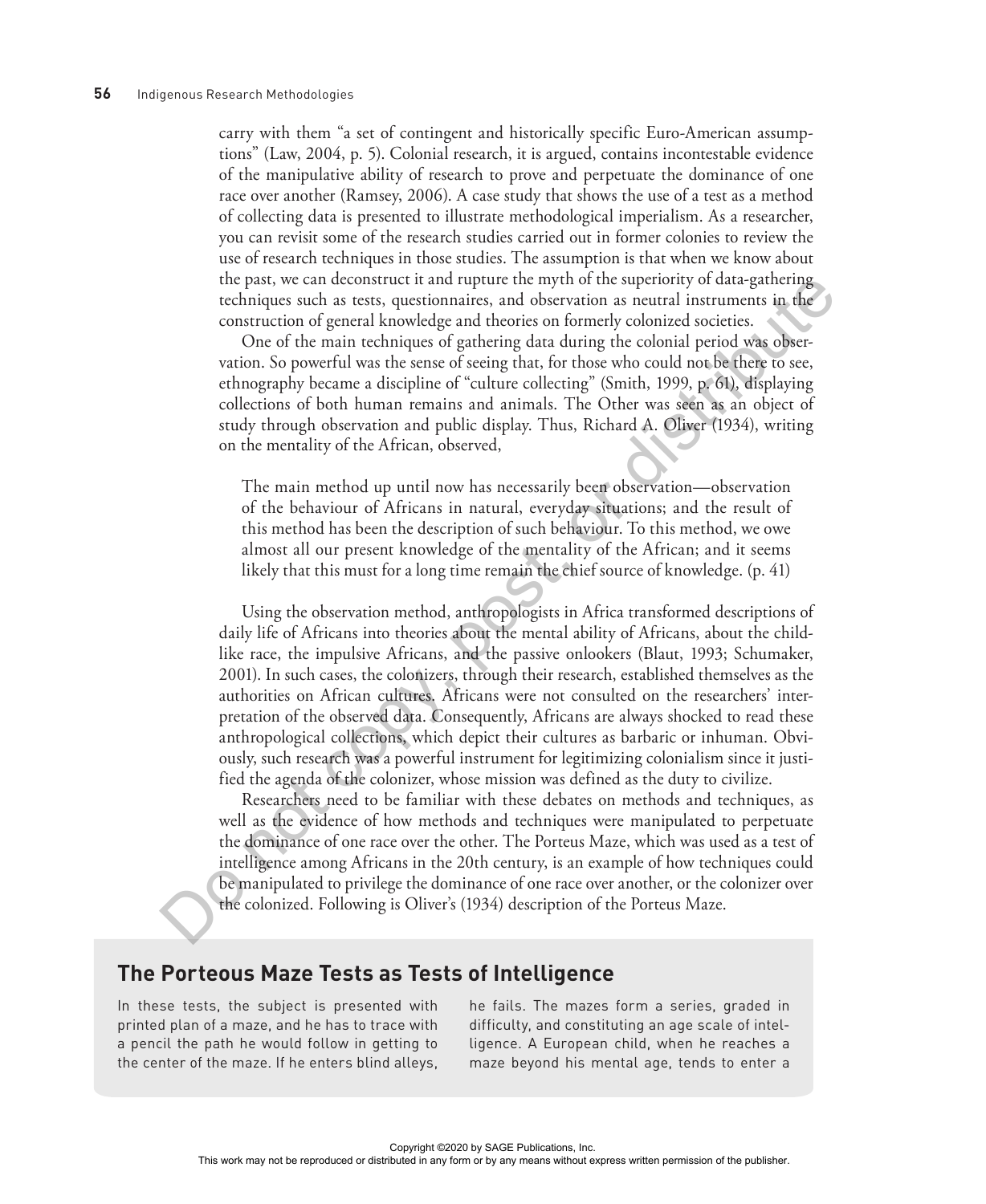blind alley and explore it to the end and then to retrace his path to the entrance of the blind alley and go on again. He penetrates the center of the maze quickly enough but with many errors. The typical procedure of the African tested was different. The subject would study the maze for many minutes without making a move, then he would trace his path to the center without hesitation or error. The test had to be abandoned as a test of intelligence, for even the most difficult mazes in the series were solved in this way by too many of the subjects. But this experience made me wonder about the African's alleged impulsiveness (Oliver, 1934, p. 44).

In the above tests, the results were at odds with colonial ideology that labelled Africans as ignorant and Europeans as intelligent, hence the tests were abandoned. The colonial research practice was dualistic, hierarchical, and dependent on maintaining patterns that always privileged one race. Researchers observed, saw, and then named. All other research approaches sought to reproduce the "Other from a Euro-Western eye." The questionnaires, interviews, and tests sought to create the Euro-Western white male as the norm against which the Other was judged. When attributes allocated to the Euro-Western white male appeared more frequently in the Other who was judged primitive, then the instruments were declared unreliable and lacking validity. This was methodological imperialism—a strategy to build a collection of methods, techniques, and rules calculated to market only that knowledge that promoted and profited Eurocentrism.

The following are the questions we ask:

- 1. What is our role as researchers when we come across such literature on techniques?
- 2. Have research methods changed, or have they maintained Euro-Western perspective?
- 3. How can we as researchers use the Porteus Maze test to reconstruct the past and modify the body of literature on the tests on intelligence for example?

#### **Resistance to Methodological Imperialism**

Methodological imperialism, it should be noted, was not without resistance. There are many ways in which the researched in former colonized societies continue to resist imposed knowledge production frameworks. Chapter 3 presents case studies of former colonized societies' resistance to imposed Western-informed ways of knowing. In *Africanizing Anthropology,* Schumaker (2001) shows how local research assistants in today's Zimbabwe mediated the anthropologist's initial exposure to the societies they studied, through their translation work, introductions to potential informants, smoothing of the way for the researcher's questions, and general management of the researcher's interactions with local people. She argues that research assistants interpreted for the researchers, who did not speak the local languages, while at the same time protecting the local society and the interests of some of its members. In addition, local interpreters came to the anthropologist through local channels of power rather than through the researcher's choosing. African royals or educated elites controlled the researcher through handpicked interpreters of their choice. The researched could, when they wanted to protect themselves, give unreliable data to the researchers. In one instance, a researcher noted, for instance, that in a village where she had collected demographic data, the researched confessed how they had lied, making the figures collected unreliable. Schumaker (2001) notes, "In all cases, the relationship between the researcher, the assistants, and the informants had to some degree, an antagonistic character" (p. 94). would trace his path to the center without hesis. The the<br>baladigrail imperialism—as strategy by build and the content model of the<br>state of the content model of the state of the state of the state of the<br>state of the sta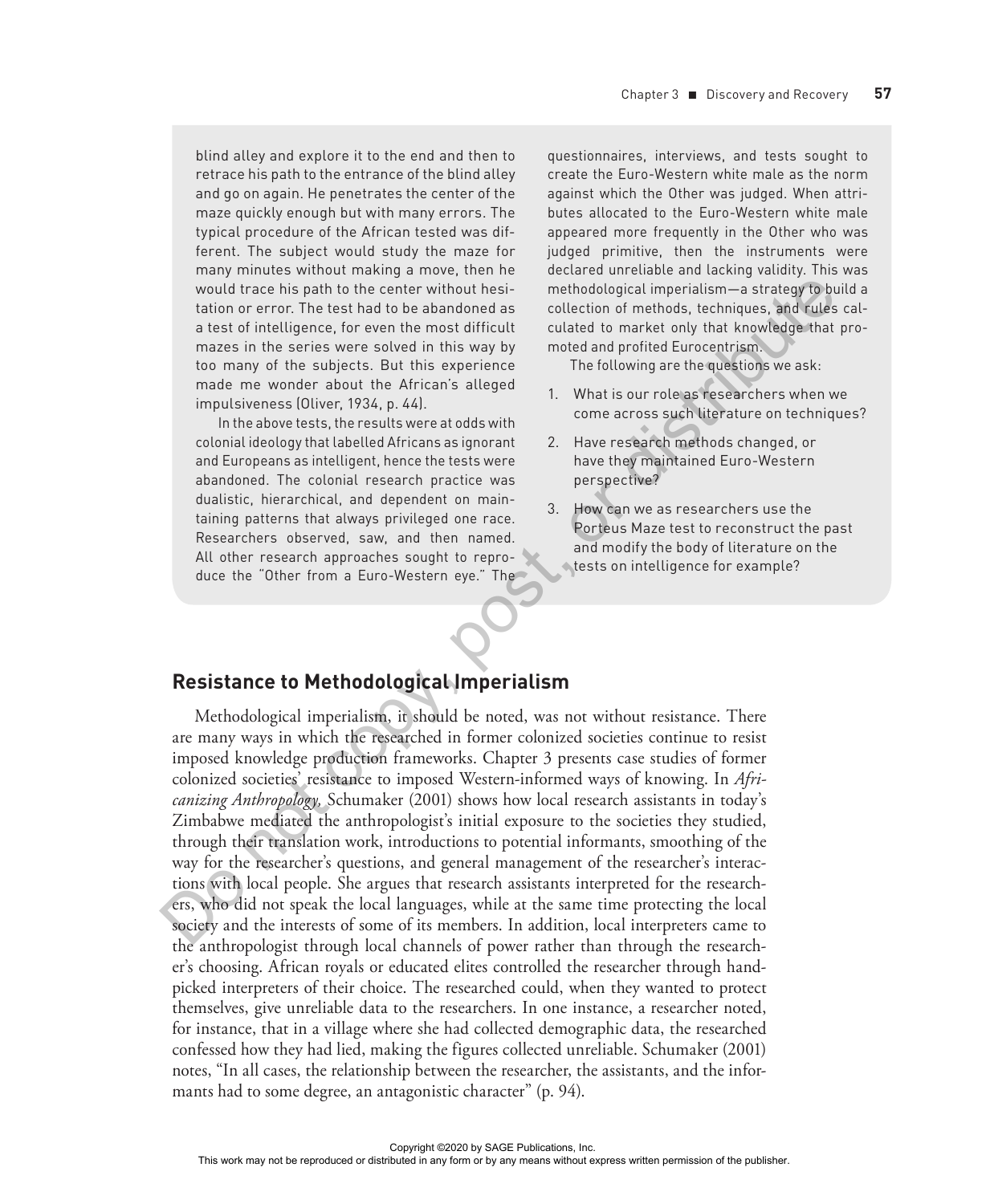In some parts of Africa, entry into a research site, for instance, a village, is sanctioned by the chief. The researcher first obtains consent to do research from the chief, who then informs the people about the research. The relationship between the researcher and the research assistants, where the researcher might not know the local language and the researched, still remains a matter of concern and raises many questions about validity and reliability of research findings in former colonies. The relationship is also a reminder that research is not always an initiative of the researched and that it is at times regarded as an intrusion into their lives. Indigenous research methodologies, therefore, explore ways of making research a partnership between the researcher and the researched.

#### **Academic Imperialism**

The current global political economy still features overt domination over who can know, who can create knowledge, and whose knowledge can be bought. The term *academic imperialism* refers to the unjustified and ultimately counterproductive tendency in intellectual and scholarly circles to denigrate, dismiss, and attempt to quash alternative theories, perspectives, or methodologies. Lee Jussim (2002) notes that within American psychology, behaviorism in the period 1920 to the 1960s is one of the best examples of intellectual imperialism. Behaviorists, he notes, often characterized researchers taking nonbehaviorist approaches to psychology as nonscientific. For colonized, historically oppressed, and marginalized groups, intellectual imperialism speaks to the tendency to exclude and dismiss as irrelevant knowledge embedded in the cultural experiences of the people and the tendency to appropriate indigenous knowledge systems in these societies without acknowledging copyrights of the producers of this knowledge. Most colonized societies were thought of as primitive, barbaric, and incapable of producing useful knowledge.

In Africa, for example, Levy Buhl denied Africans south of the Sahara "properties of ratiocination and its cognates" (Kaphagawani, 2000, p. 86). The consequence of Buhl's theses was to deny that there could be an African philosophy or African philosophers and to claim that philosophy is Greek or European (Oruka, 1998). Those dismissing the existence of African philosophy claim that philosophy must be a written enterprise, and accordingly, a tradition without writing is incapable of generating philosophy. This denial of the existence of other knowledge systems is not unique to philosophy. It is still current practice in academic debates to invoke Euro-Western belief systems and methodologies to dismiss as irrelevant knowledge from former colonized societies, indigenous peoples, and historically oppressed groups. Susan Easterbrooks, Brenda Stephenson, and Donna Mertens (2006) note, for instance, that research in the field of deaf people focuses on the abilities that the deaf people lack rather than the abilities they have; viewing deafness as a deficiency is a way for the people in power to keep control of academic knowledge and power in their hands. times registed as an initision into their lives. Independent of the<br>denoting estable and the researchies and the researchies and the researchies and the researchies<br>denote and the researchies and the researchies and the re

In some cases, the conflict is with publishers, reviewers of manuscripts, and other gatekeepers of knowledge over what can be said. My experience as a writer theorizing on postcolonial indigenous methodologies is another testimony to monopolies on knowledge production. In a book project, one of the reviewers of my manuscript had difficulties in opening space for research methodologies informed by African worldviews. The reviewer noted,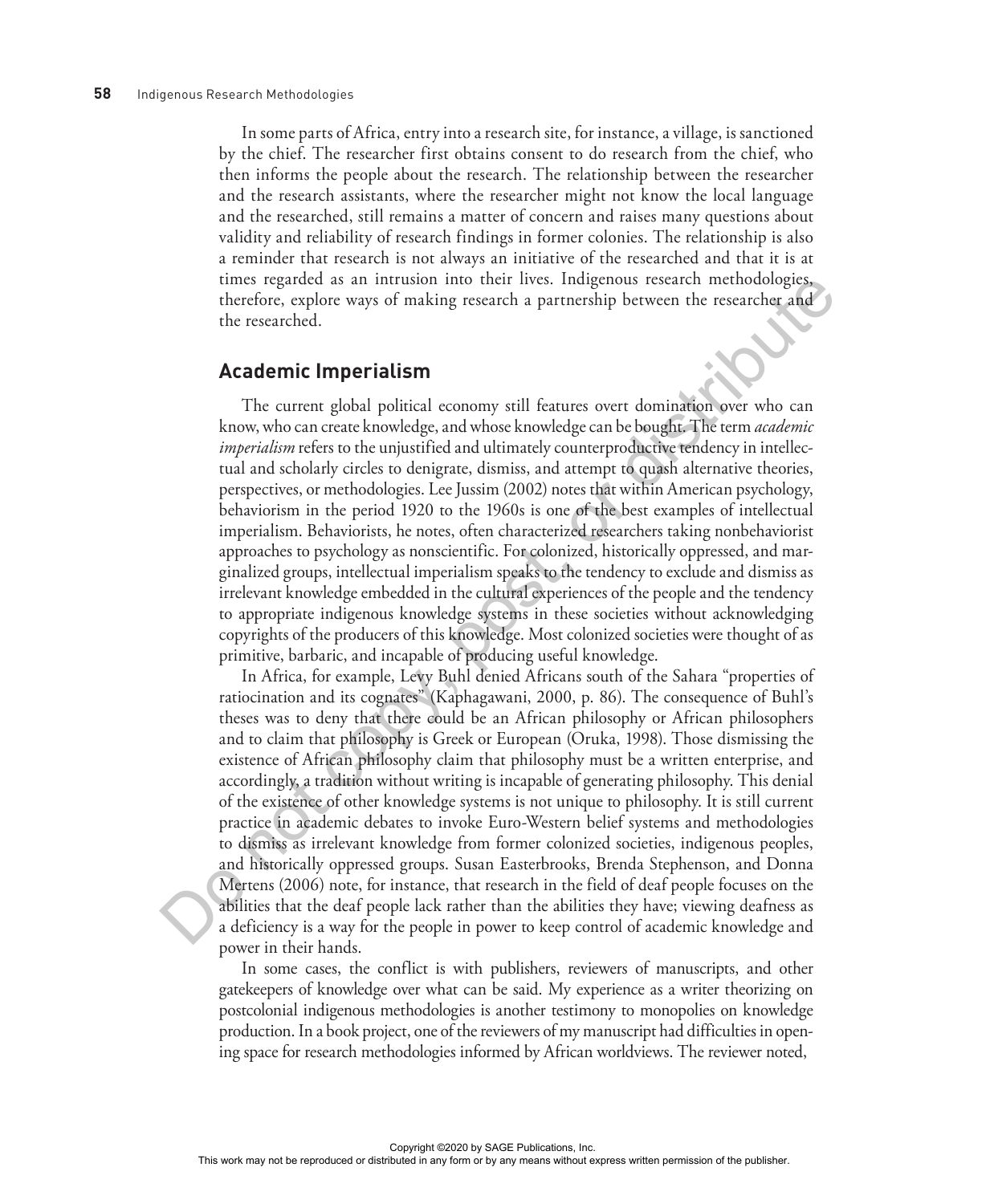There are difficulties in getting Africans involved in the theorising and building of knowledge on ways of conducting research. You have to address questions such as how do you test the validity of your findings . . . by African or Western standards. What language do you use to build a research community and how do you research, store, and transmit the accumulated knowledge? Arguably, the whole idea of research belongs to the north/western paradigm, so probably some Africanness will have to be sacrificed in the process.

The argument in this book is that the colonized should be the center for the production and storage of information and knowledge produced about its people. The indigenous knowledge systems of these communities should provide answers on how knowledge is validated, sources of evidence and credibility of interpretation of research findings, and methods of dissemination of the research results. Postcolonial indigenous theories and critical indigenous theories offer tools to expand the borders and boundaries of Euro-Western methodologies to include subjugated knowledges and to empower the colonized majority.

#### **Analytical Tool: Blaut's Theory**

James M. Blaut's theory on the colonizer's model of the world offers a useful analytical tool that researchers can use to expose misconceptions, prejudices, racism, and stereotypes in the review of literature. In *The Colonizer's Model of the World,* Blaut (1993) reveals the role of European diffusionism ideology in constructing dichotomies of colonizer/colonized. He defines diffusionism as the claim that the rise of Europe to modernity and world dominance is due to some unique European quality of race, environment, culture, mind, or spirit. Blaut (1993) distinguishes two historical epochs in his theorization of diffusionism and the rise of Europe to dominance. The first period was marked by an inside/outside relationship constructed on the basis of a world with a permanent center from which all ideas and technology tended to originate and a periphery that must borrow from the center for change and development to occur. The inside/outside relationship begins with colonization, when Westerners propagated the myth that those living in the colonies-to-be lacked intellectual creativity, spiritual values, and rationality, thus justifying the displacement of natives from their lands. The diffusionism ideology enabled the division of the world into binary opposites of inside/outside, center/periphery, colonizer/colonized, and first world/third world. The colonizer/colonized binary had evolved over time, and at each historical point, it scripts the social license by which its ideas gain currency and hegemony. Table 3.1 captures Blaut's binary opposites on Western/European and non-European/Other. The argument in this book is that the colonized should be the center for the production and store communities should provide anote it is poople. The differential sources of evidence and credibility of interpretainon of co

Blaut's construction of the colonizer's model of the world can be used as an analytical tool to interrogate the literature we read and the way we conduct research. The researcher can use these binary opposites to identify deficit theorizing, damage-focused assumptions, prejudices and stereotypes in the literature reviewed, the methodology, the analysis, and interpretation in a study.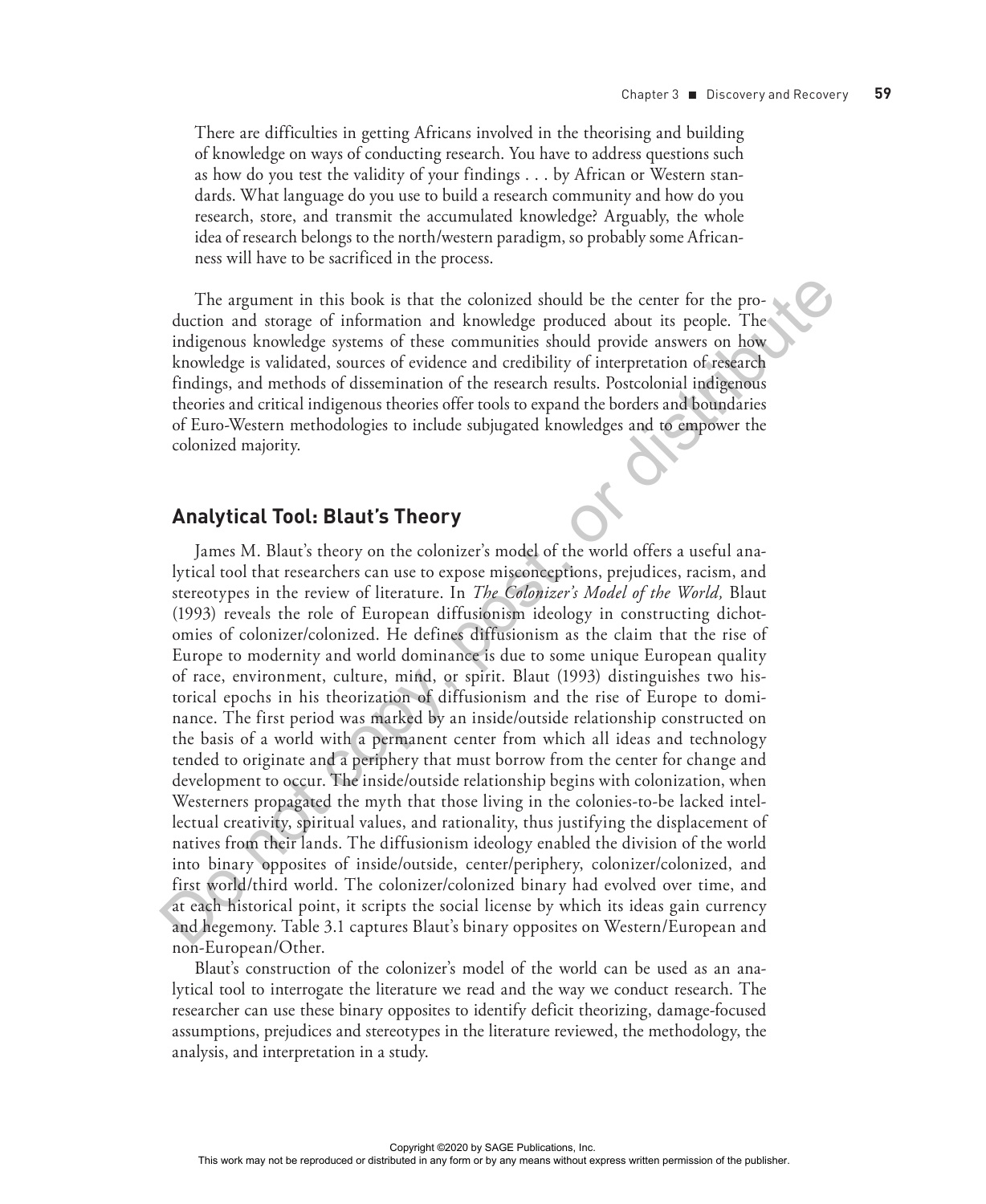| <b>TABLE 3.1</b><br><b>Other</b>           | Binary Opposites on Western/European and Non-European/ |
|--------------------------------------------|--------------------------------------------------------|
| <b>Characteristics of Western/European</b> | <b>Characteristics of non-European/Other</b>           |
| Inventiveness                              | Imitativeness                                          |
| Rationality, intellect                     | Irrationality, emotion, instinct                       |
| Abstract thought                           | Concrete thought                                       |
| Theoretical reasoning                      | Empirical, practical reasoning                         |
| Mind                                       | Body matter                                            |
| Discipline                                 | Spontaneity                                            |
| Adulthood                                  | Childhood                                              |
| Sanity                                     | Insanity                                               |
| Science                                    | Sorcery                                                |
| Progress                                   | Stagnation                                             |
|                                            |                                                        |

*Source:* Blaut, J. M. (1993). *The colonizer's model of the world: Geographical diffusionism and Eurocentric history*. New York, NY: Guilford Press. Used by permission.

# POSTCOLONIAL THEORY AND LANGUAGE

Postcolonial theories critique the dominance of Euro-Western languages in the construction of knowledge and argue that indigenous languages can play a significant role in contributing to the advancement of new knowledge; new concepts; new theories; and new rules, methods, and techniques in research that are rooted in former colonized societies' ways of knowing and perceiving reality. Language plays an important role in the research process (1) as a medium of communication; (2) as a vehicle through which indigenous knowledge can be preserved during fieldwork; and (3) as a symbol of objects, events, and experiences a community considers worth naming. It is widely accepted that communities use language to develop conceptual frameworks and ways of thinking about their lived realities and everyday lives (Hoppers, 2002; Mazrui, 1990). Language holds people captive, and their way of talking reflects their thinking and who they are. Despite its important role in knowledge construction, research knowledge continues to be produced, communicated, and disseminated in dominant languages. Distribute of the scheme of the scheme of the scheme of the scheme of the scheme of the scheme of the scheme of the scheme of the scheme of the scheme of the scheme of the scheme of the scheme of the scheme of the scheme o

In his book *Decolonizing the Mind: The Politics of Language in African Literature,* Ngugi wa Thiong'o (1986a, pp. 1–30) discusses language as a colonizing instrument. Recalling his own educational formation, how English-language use was enforced, and how African literature in English continues the legacy of colonization, he shows that the content and the arrangement of English literature in many African universities privileges the Western canons and, more fundamentally, alienates students from their culture, worldview, environment, and continent. Ngugi wa Thiong'o discusses at length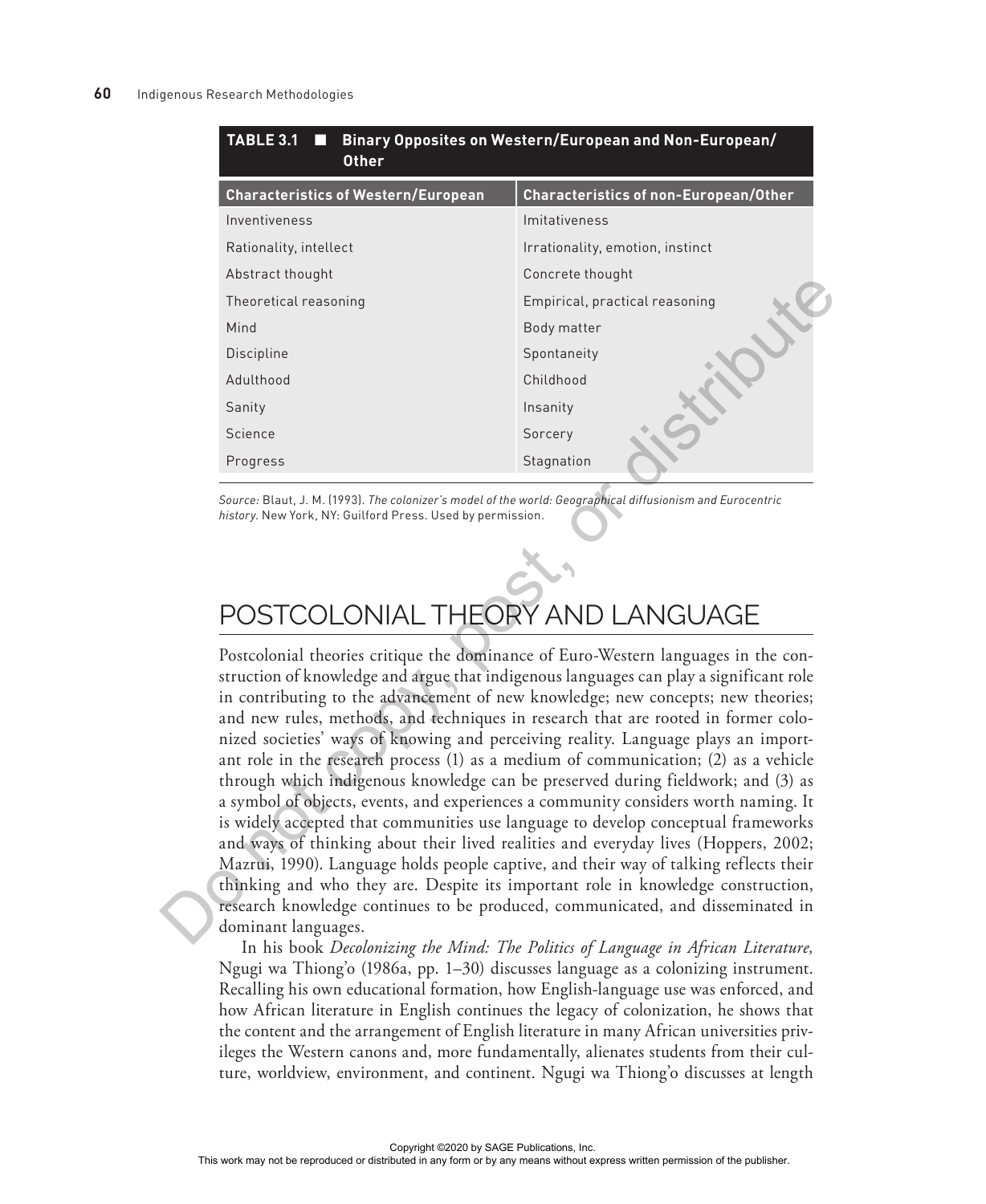how the postcolonial intellectuals of Africa have now become the promoters of English language, hence, systematically annihilating indigenous languages and continuing the legacy of colonialism.

The biggest weapon wielded and actually daily unleashed by imperialism against that collective defiance is the cultural bomb. The effect of a cultural bomb is to annihilate a people's belief in their names, in their languages, in their environments, in their heritage of struggle, in their unity, in their capacities and ultimately in themselves. It makes them see their past as one wasteland of non-achievement and . . . it even plants serious doubts about the moral righteousness of the struggle. (p. 3)

The critique on language is an attempt to sensitize researchers to the role of language in the production of knowledge and to further challenge researchers to explore the use of the historically oppressed groups' languages in the construction of new theories, concepts, techniques, methodologies, and analysis procedures across disciplines. Easterbrooks et al. (2006) argue, for instance, that research for the deaf with the deaf has to explore the use of deaf language because dominant hegemonic methods have a tendency "to filter out any potentially deaf-centric stance" (quoted in Lane, 1999, p. 71). The following abstract shows current attempts in research to construct new concepts derived from the use of indigenous languages of the oppressed.

#### **Indigenous Economic Concepts (T. Tsuruta, 2006)**

Examining four well-known Swahili words, *utani, chama, ujamaa,* and *ujanja,* Tsuruta offers some tentative and exploratory comments on "indigenous" moraleconomic concepts in Tanzania. These terms convey not only notions about social relations but also relations which one could consider economic, along with unique cultural connotations. Various things Westerners consider separate are impossible to disentangle in these concepts; joking and mutual aid, dance and politics, wit and cunning, all related to people's subsistence economy. These phenomena cannot easily be put into prearranged Western categories nor should they be disregarded from a modernist perspective because these concepts and practices reflect a rich tradition of self-help solutions in Africa, thereby serving as a source of imagination for alternative visions of economic development (Tsuruta, 2006). environments, in their heritage of struggle, in their distribution<br>and ultimately in themselves. It makes them see their past as one wasteland of<br>non-calcivenent and ... it even plans serious doubts about the moral righ-<br>

#### **Literature and Deficit Theorizing**

Colonialism—in the form of the universal application of Western-based research methodologies and techniques of gathering data across cultures—and the subjectivity of researchers are among the factors that have created a body of literature that disseminates theories and knowledge unfavorable to the colonized Other. This body of literature threatens to perpetuate research that constructs the researched colonized Other as the problem. The challenge for researchers is how to manage the literature that informs our research studies, where the literature that is available on the colonized Other is written by outsiders and the literature by the colonized Other is predominantly oral.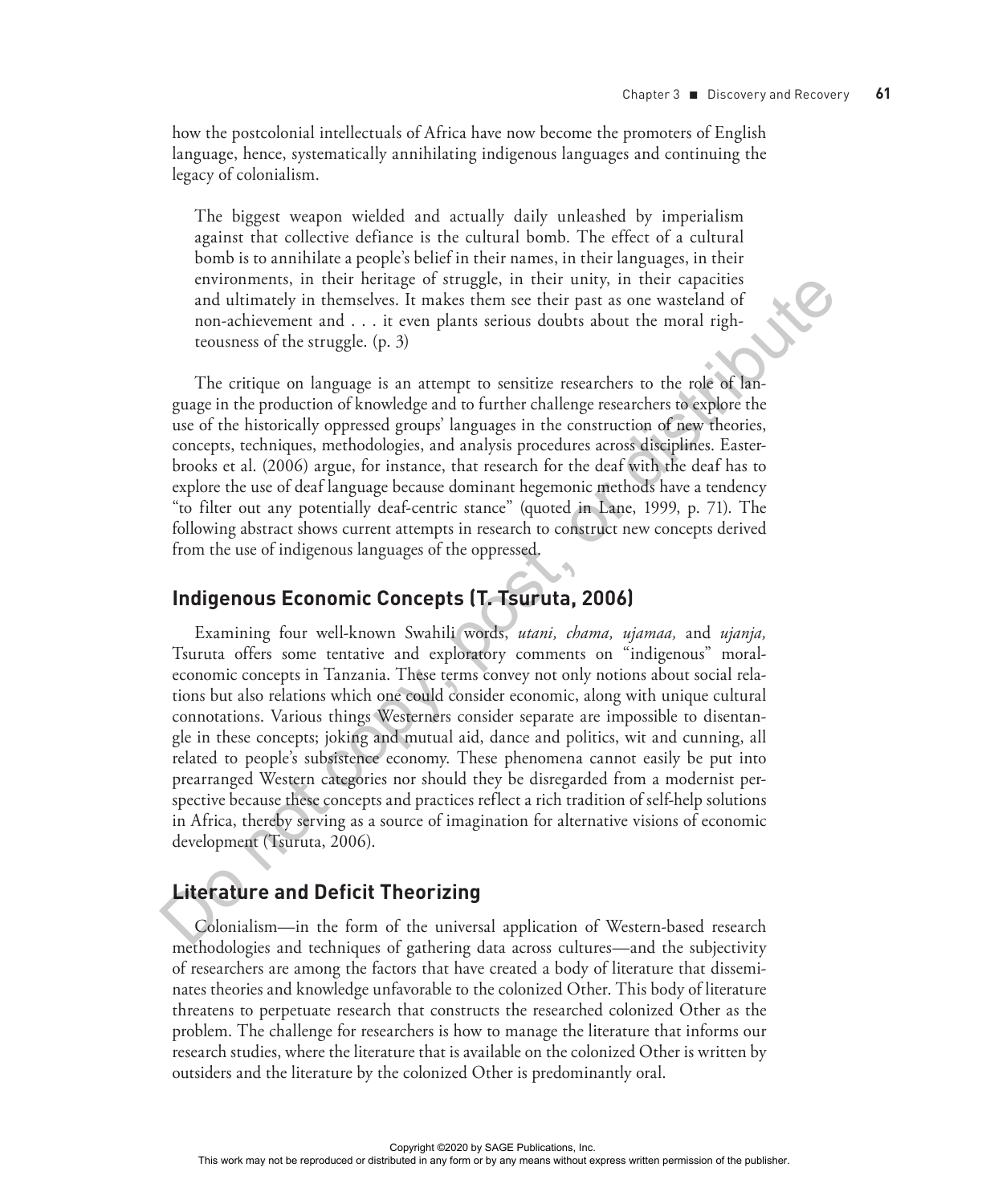In research, the literature review plays an important role in conceptualizing research topics, choosing the research designs for the study, and analyzing and interpreting the results. The golden rule for novice researchers is that they should always read the literature to help them choose a researchable topic, focus the research questions, provide a theoretical basis for analyzing findings, legitimize their own assumptions, and give credit to and acknowledge the strength of previous findings. One major limitation of this approach is that the concepts, the theories, and the research studies conducted and the literature on former colonized societies have been written by missionaries, travelers, navigators, historians, anthropologists, and so on, who in most cases looked on the researched as objects with no voice in how they were described and discussed. This literature and body of knowledge continues to inform our research practices. The theories and literature have not been favorable to historically oppressed and former colonized societies. Noting these assaults by the literature and the theories, Linda T. Smith (1999) observes,

Indigenous people have been in many ways oppressed by theory. Any considerations of the ways our origins have been examined, our histories recounted, our arts analyzed, our cultures dissected, measured, torn apart and distorted back to us will suggest that theories have not looked ethically at us. (p. 38)

Western-educated scholars need to investigate the psychological harm, humiliation, embarrassment, and other losses that these theories and body of knowledge caused to the researched colonized Other. They also need to use the body of indigenous knowledge about the researched to counter theories and other misinformation that may cause communities humiliation and embarrassment.

#### **Resistance to Dominant Literature**

Postcolonial indigenous research methodologies provide an important framework through which Western-educated researchers can explore the possible biases in the literature we read, identify the knowledge gaps that have been created because of the unidirectional borrowing of Euro-Western literature, and bring to a halt the continuing marginalization of other knowledge systems that occurs because of the dominant Euro-Western research paradigms and their discourses on what can be researched and how it can be researched. Applying indigenous research methodologies to research with and about the colonized Other should involve going back and forth to retrieve marginalized and suppressed literatures to review, analyze, and challenge colonizing and deficit theorizing and interpretation, to create counternarratives that see the past differently, and to envision a transformative agenda with the researched. It also involves defining what literature and theorizing in the context of former colonized societies is. Postcolonial indigenous research methodologies perceive literature as language, cultural artifacts, legends, stories, practices, songs, rituals, poems, dances, tattoos, lived experiences such as the people's fight against HIV/AIDS, personal stories, and community stories told during weddings, funerals, celebrations, and wars. When I speak about Iterative on tormer colonized societies have been written by missionaries, traveless, naw<br>
gators, bistorians, anthropologists, and so on, who in most cases looked on the researched<br>
as objects with no voice in how they w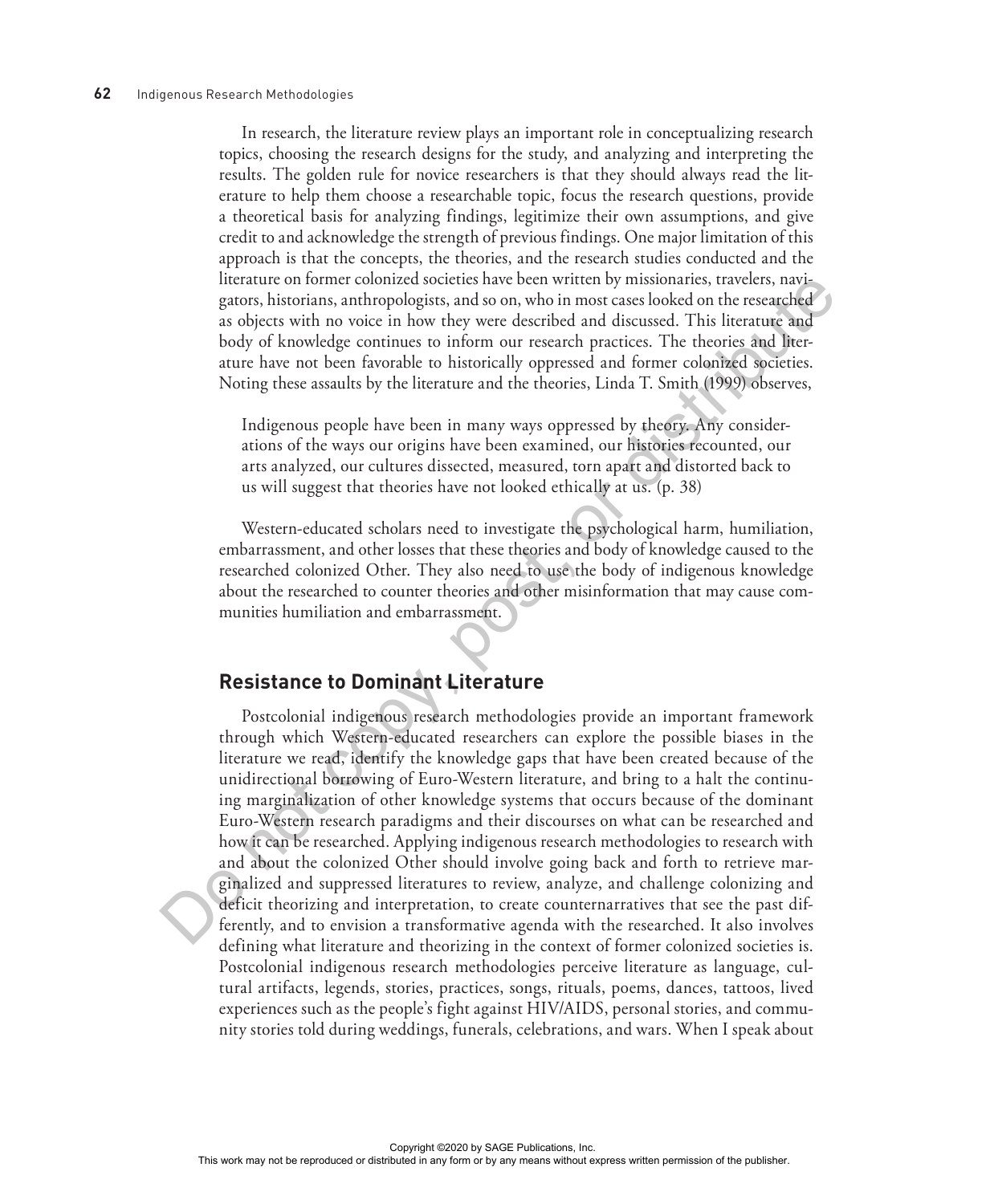songs as literature, this song by O. Mutukudzi always comes to my mind because, in my view, it captures the realities of HIV/AIDS beyond what the academic discourse can manage:

*Senzeni What shall we do? Ooooh toddii? What shall we do? Senzi njani X3 Verse 2 How painful it is to nurse death in the/your hands! What shall we do? How. . . What shall we do . . .? (Verse 1 repeat)*

*Source:* Excerpt from Mutukudzi, O., *Greatest Hits: The Tuku Years 1998–2002.* Harare: Frontline Promotions.

In the song, the artist resists cooption into the dominant discourse on HIV and AIDS that insists on using a standardized science laboratory language that is constructed on the basis of a cause-effect relationship to describe people's experiences. The artist does not mention the term HIV/AIDS. He sings about the realities seen through another lens, and we know it is about what has been named by the Westerners HIV/AIDS. Mainstream discourse about HIV/AIDS usually involves statistics on infection and the number of condoms sold, a Western measure of profits made in Western capital markets masquerading as genuine concern for the spread of HIV/AIDS and the problem with the historical colonized Africans. In the song, the pain of nursing death resonates with people's experiences. People in Africa have come up with many labels and names that describe their daily experiences with HIV/AIDS. These have been invariably labeled irrelevance, ignorance, beliefs in sorcery, barbaric cultural beliefs, simplistic and uncivilized thinking, belief in witchcraft, and so on. Such songs and the daily descriptions of people's experiences of what happens in their families and communities provide arguments to discursive regimes of representations that seek to construct Africans as the problem. What seems to be the problem is an attempt to standardize the language that describes people's experiences with HIV/AIDS and to insist on communicating in a science laboratory language that is constructed on the basis of a cause-effect relationship. Consequently, former colonies continue to operate two knowledge systems on HIV/AIDS, a global knowledge system marketed by the West and a knowledge system that is built on the experiences of the people and the values that inform the practices. The resilience of the people's knowledge challenges the What shall we do' Senzi njani A3<br>
Verse 2 and the dot Senzi njani A3<br>
Verse 2 and the dociment of the proper bands!<br>
The proper Executive dociment of the shall we does<br>
How a shall we does<br>
How a shall we does<br>
Chere I re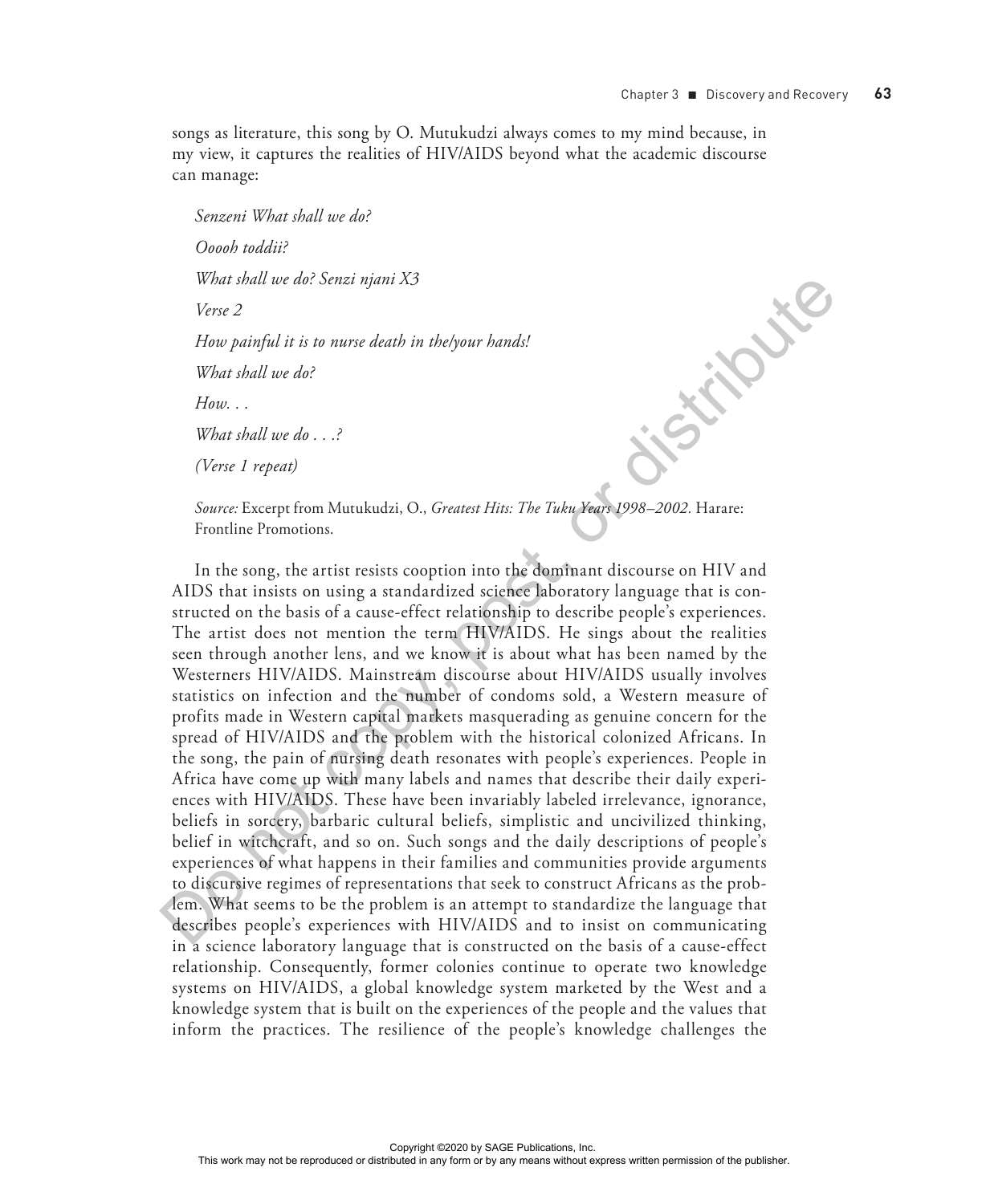single-mindedness of Western-driven interventions directed toward halting the spread of HIV/AIDS in Africa and in the third and fourth world in general. This makes urgent an expansion of the boundary of what it means to review literature from the perspective of the historically colonized, the marginalized, and the oppressed. Researchers should not delude themselves that literature constitutes only the written text. Rather, they should ask how each society produces and stores knowledge. In most indigenous societies, knowledge is stored in songs, sayings, rituals, jokes, and stories surrounding an issue of community concern.

#### **ACTIVITY 3.1**

Read the study extract included here and answer the following questions:

- 1. Discuss the features of a study that reflect a postcolonial framework.
- 2. What reasons does the researcher give for using an eclectic theoretical framework as well as eclectic interpretive methods?
- 3. List the data sources and the methods used in the study and their appropriateness in achieving the aims of research with a postcolonial framework.

*Source:* Kaomea, J. (2003). Reading erasures and making the familiar strange: Defamiliarizing methods for research in formerly colonized and historically oppressed communities. *Educational Researcher, 32*(2), 14–25. Used by permission.

#### **Background to Study**

Since the first pilot kupuna program in 1980– 1981, Native Hawai'ian elders have become a pivotal part of the Hawai'ian studies curriculum. According to students, teachers, principals, and district specialists who speak highly of the program, the kupuna are "invaluable resources" in the teaching of the Hawai'ian culture and language and also bring a special feeling of "warmth and aloha" to the elementary school classrooms. The kupuna epitomize Hawai'ian cultural values and the aloha spirit and provide positive intergenerational exchanges for those children who do not have grandparents of their own (Afaga & Lai, 1994).

On the surface, it looks and sounds like a wonderfully conceived program, one whose virtues are acknowledged by teachers, children, and administrators alike. Personally, as a Native Hawai'ian who has been raised to honor the wisdom of my elders, it initially brought me great joy to see Hawai'ian kupuna resuming a larger role in the cultural education of Hawai'i's youth. However, as my more extensive investigations into this program later revealed, there is much more (and less) going on with this kupuna program than initially appears.

#### **Methodology**

To delve beyond surface appearances, I used classroom observations and interviews with kupuna in eight elementary schools across Hawai'i, along with reviews of related program documents, to develop a critical analysis of this long-cherished program. Beginning with a look at students' artwork and written reflections on the kupuna's classroom visits, I employed various defamiliarizing interpretive techniques to look beyond the initial and overwhelmingly positive impressions of the familiar, manifest text. I also examined the subtext, or that which has been put under erasure. Through the persistent uncovering of silences and erasures in this program, I defamiliarized taken-for-granted perspectives on this much-applauded curriculum and rendered this familiar program "strange." Trituals, jokes, and stories surrounding an issue of community concern.<br>
The study extract included here and answer<br>
on the surface, it looks and sounds like a won-<br>
cocus the features of a study that reflect a<br>
acknowledg

> This defamiliarizing inquiry into the Hawai'ian studies kupuna program serves as a reply to contemporary calls for antioppressive (Kumashiro,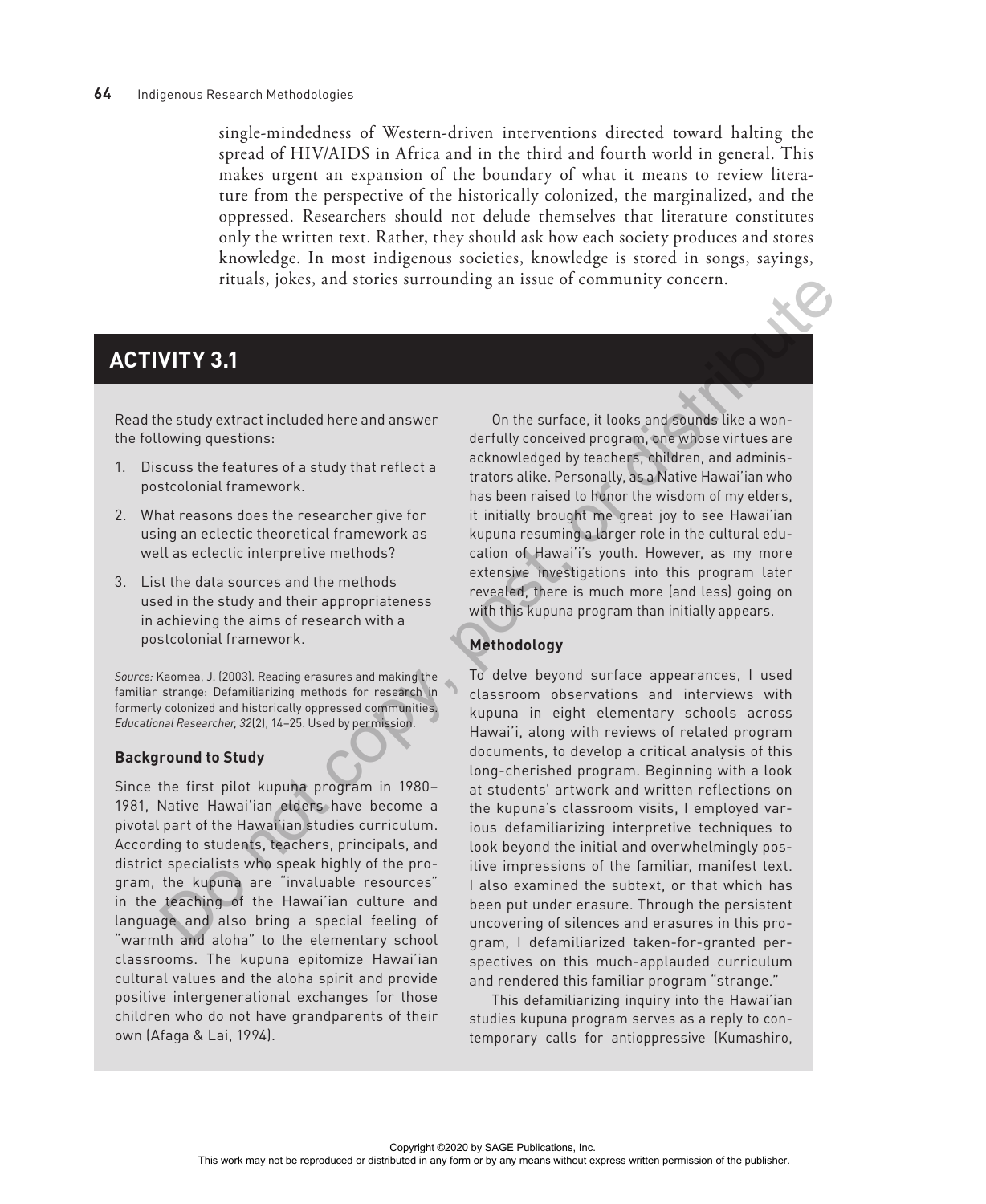2000, 2001) and decolonizing (Smith, 1999) research methodologies that look beyond familiar, dominant narratives and give voice to the previously marginalized or voiceless. In response to these requests, this study employs a variety of defamiliarizing techniques drawn from literary and critical theory, in concert with Native Hawai'ian cultural traditions, to force readers into dramatic awareness of previously silenced perspectives on the lesser known aspects of this highly praised curriculum. Through a careful analysis of the kupuna program's many silences, absences, and erasures, this defamiliarizing study reveals the various ways in which numerous Hawai'ian kupuna are systematically misused and abused in Hawai'i's public elementary schools.

#### **Theoretical Framework**

Consistent with the logic of postcolonialism and its suspicion of grand theories and narratives (Bhaba, 1994; Said, 1978; Spivak, 1987), my theoretical framework and interpretive methods are intentionally eclectic, mingling, combining, and synthesizing theories and techniques from disparate disciplines and paradigms. Writing as a Native Hawai'ian in the middle of the Pacific, far removed from the academic center of the metropolis, I do not have the luxury of attaching myself to any one theoretical perspective but instead "make do" (de Certeau, 1984) as an interpretive handyman or bricoleur (Levi-Strauss, 1966; see also Denzin & Lincoln, 1998).

Throughout this study, I draw widely from an assortment of structuralist and poststructuralist theorists, moving within and between sometimes competing or seemingly incompatible interpretive perspectives and paradigms. Consequently, this study has both a deconstructive playfulness as well as a Marxist earnestness. It engages with Jacques Derrida's (1976) notions of deconstruction and erasures as well as Karl Marx's (1886/1977) concern with deep structures and material effects. At the same time, it consciously and unapologetically privileges Native Hawai'ian philosophies and concerns. Although I do not deny the possible

contradictions between these various theoretical perspectives, I believe that postcolonial studies require such theoretical innovation and flexibility. If we are to meet the demands of postcolonial studies for both a revision of the past and an analysis of our everchanging present, we cannot work within closed paradigms (Loomba, 1998).

#### **Discussion and Conclusion**

I do not doubt that the Hawai'ian studies kupuna program was well intended at its inception, and I have seen—and reported on elsewhere (Kaomea-Thirugnanam, 1999)—a few situations in which Hawai'ian studies kupuna have effectively contested or resisted the restrictions of this state-mandated curriculum and used their positions to function as positive agents for social change or "cultural production" (Levinson & Holland, 1996). However, after uncovering the many ways in which numerous other kupuna have been disempowered and disembodied in Hawai'i's schools, I am made aware of the many challenges of implementing a progressive, liberating Hawai'ian curriculum within a system whose goals may, in many respects, be incompatible with—or even hostile to—Hawai'ian selfdetermination and empowerment. For in every instance when Hawai'ian kupuna are incorporated into the school system as handmaidens of the larger state apparatus, the Hawai'ian studies kupuna program is effectively turned on its head and is ultimately made to serve ends inimical to its original, progressive intentions. of this increase the stationary in the same increase the stationary of the same increase of previously slienced per spectra increase of propositions, to force weaders infor the team of Contability a Christophon a contabili

With the aid of these defamiliarizing tools, anti-oppressive researchers working in historically marginalized communities can begin to ask very different kinds of questions that will enable us to excavate layers of silences and erasures and peel back familiar hegemonic maskings. Building upon Friedrich Nietzsche's (1881/1964) "insidious questions," we can begin to ask, What does this textbook passage, classroom dialogue, interview transcript, or curricular artifact intend to show? What does it intend to draw our attention from or conceal? What does it seek to erase?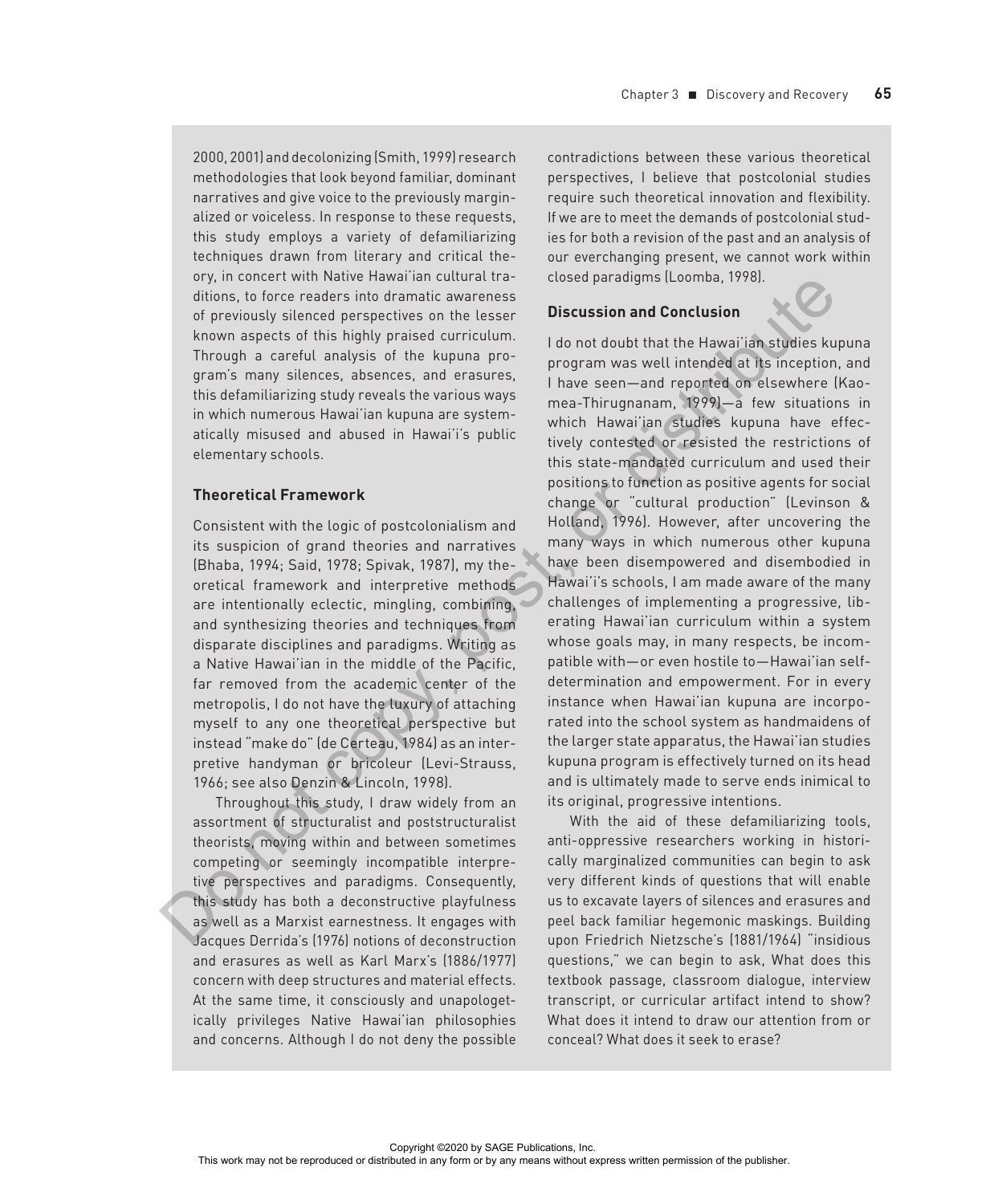# CRITICAL RACE THEORIES

In addition to postcolonial theory, critical race theory interrogates Euro-Western methodology, using race as its tool of analysis. Critical race theory reveals how race functions to construct rules, norms, standards, and assumptions that appear neutral but that systematically disadvantage or subordinate racial minorities (Vargas, 2003, p. 1). It has its roots in law and gained visibility in the 1970s and popular currency in the 1980s and early 1990s (Vargas, 2003). Critical race theory takes a transformative approach, asserting that through knowledge and critique of how race operates "to mediate and color the work we do," researchers can reconsider the practices, methods, approaches, tools of data collection, and modes of analysis and dissemination of results so that research promotes justice and is respectful and beneficial to racial minorities. Out of this critique has emerged what is termed *race-based methodologies* (Pillow, 2003), which insist that current Euro-Western methodologies are based on white-race colonizing ideologies. Race-based methodologies are adopted by scholars writing from the vantage of the colonized Other. and exity 1990s (Vargas, 2003). Critical rate theory takes a transformative approach;<br>asserting that through knowledge and critique of how race operates "to mediate and<br>color the work we do," researchers can reconsider the

The characteristics of critical race-based research methodologies include the following:

- 1. A challenge to dominant ideologies
- 2. Importance of interdisciplinary approaches
- 3. Emphasis on experiential knowledge
- 4. The centrality of race and racism and their intersectionality with other forms of subordination and commitment to social justice
- 5. History as the foundation of knowledge, the body of experience, and voice from which to work
- 6. Rethinking language as the source of knowledge

#### **ACTIVITY 3.2**

Read the study extract included here, and answer the following questions:

- 1. Discuss the features of a study that reflect a decolonization of mainstream methodologies.
- 2. Discuss the role of storytelling and counterstorytelling in privileging voices of those at the margins.

*Source:* Solórzano, D. G., & Yosso, T. J. (2001). Critical race and LatCrit theory and method: Counter-storytelling, Chicana and Chicano graduate school experiences. *International Journal of Qualitative Studies in Education, 14*(4), 471–495. Reprinted by permission of the publisher (Taylor & Francis Group, http:// www. informaworld. com).

#### **Purpose of Study**

This article is an attempt to inject into the race discourse the multiple forms of racism in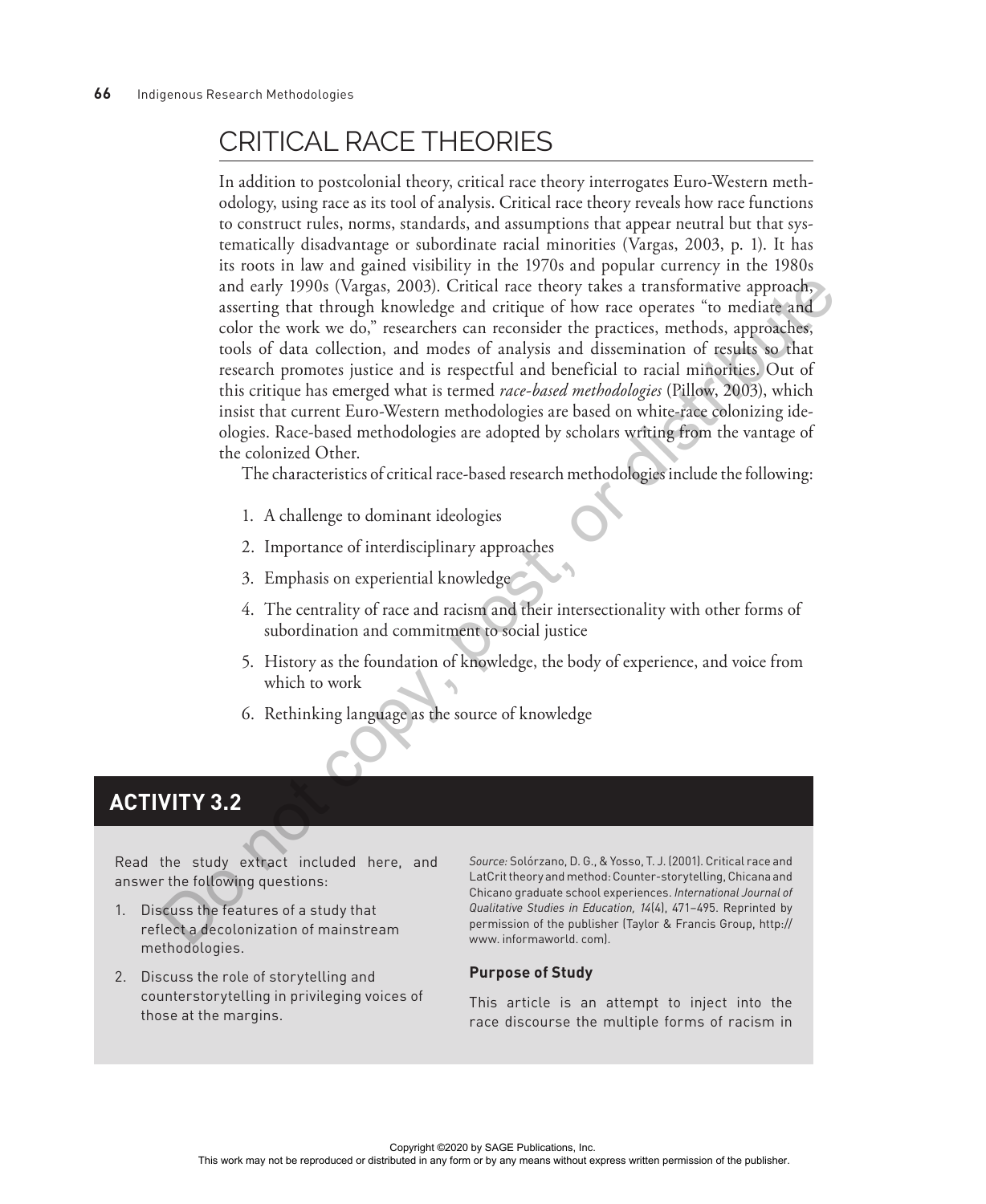graduate education for Chicana and Chicano students and to answer the following questions: How do the structures, processes, and discourses of graduate education and the professorate reinforce racial, gender, and class inequality? How do Chicana/o graduate students and professors respond to race, gender, and class inequality?

#### **Methodology**

In order to integrate critical race theory with the experiences of Chicanas and Chicanos in graduate education, we use a technique that has a tradition in the social sciences, humanities, and the law—storytelling. Delgado (1989) uses a method called counter storytelling and argues that it is both a method of telling the story of those experiences that are not often told (i.e., those on the margins of society) and a tool for analyzing and challenging the stories of those in power and whose story is a natural part of the dominant discourse—the majoritarian story (Delgado, 1993). For instance, while a narrative can support the majoritarian story, a counternarrative or counterstory, by its very nature, challenges the majoritarian story or that "bundle of presuppositions, perceived wisdoms, and shared cultural understandings persons in the dominant race bring to the discussion of race" (Delgado & Stefancic, 1993, p. 462). These counter stories can serve at least four theoretical, methodological, and pedagogical functions: (1) they can build community among those at the margins of society by putting a human and familiar face to educational theory and practice; (2) they can challenge the perceived wisdom of those at society's center by providing a context to understand and transform established belief systems; (3) they can open new windows into the reality of those at the margins of society by showing the possibilities beyond the ones they live and demonstrating that they are not alone in their position; and (4) they can teach others that by combining elements from both the story and the current reality, one can construct another **Methodology**<br>
Methodology<br>
In order to integrate critical race theory with has stated, 1998; 1998; 1998; 1998; 1998; 1998; 1998; 1998; 1998; 1998; 1998; 1998; 1998; 1998; 1998; 1998; 1998; 1998; 1998; 1998; 1998; 1998; 1

world that is richer than either the story or the reality alone (Delgado, 1989; Lawson, 1995). Storytelling has a rich and continuing tradition in African-American (Berkeley Art Center, 1982; Bell, 1987, 1992, 1996; Lawrence, 1992), Chicana/o (Paredes, 1977; Delgado, 1989, 1955a, 1966; Olivas, 1990) and Native American cultures (Deloria, 1969; Williams, 1977; Delgado, 1989, 1995a, 1996). Delgado (1989) has stated, "oppressed groups have known instinctively that stories are an essential tool to their own survival and liberation" (p. 2436). We want to add to the tradition of counterstorytelling by illuminating the lives of Chicana and Chicano graduate students, who are often at the margins of graduate education. As a way of raising various issues in critical race theory and method, we offer the following counterstory about two composite characters engaged in a dialogue. One is Professor Leticia Garcia, a junior sociology professor at a Western University (UC-Oceanview). The other is Esperanza Gonzalez, a third-year graduate student at the same university in the education department. Using our definition of critical race theory and its five elements, we ask you to suspend judgment, listen for the story's points, test them against your own version of reality (however conceived), and use the counterstory as a theoretical, conceptual, methodological, and pedagogical case study (see Barnes et al., 1994).

#### **Discussion**

Indeed, critical race and LatCrit methodology challenges traditional methodologies, because it requires us to develop "theories of social transformation, wherein knowledge is generated specifically for the purpose of addressing and ameliorating conditions of oppression, poverty, or deprivation" (Lincoln, 1993, p. 33). Counternarrative-as-qualitative method, exemplified in this article as a conversation between two Chicana academics, allows us to explore the breadth of what

(*Continued*)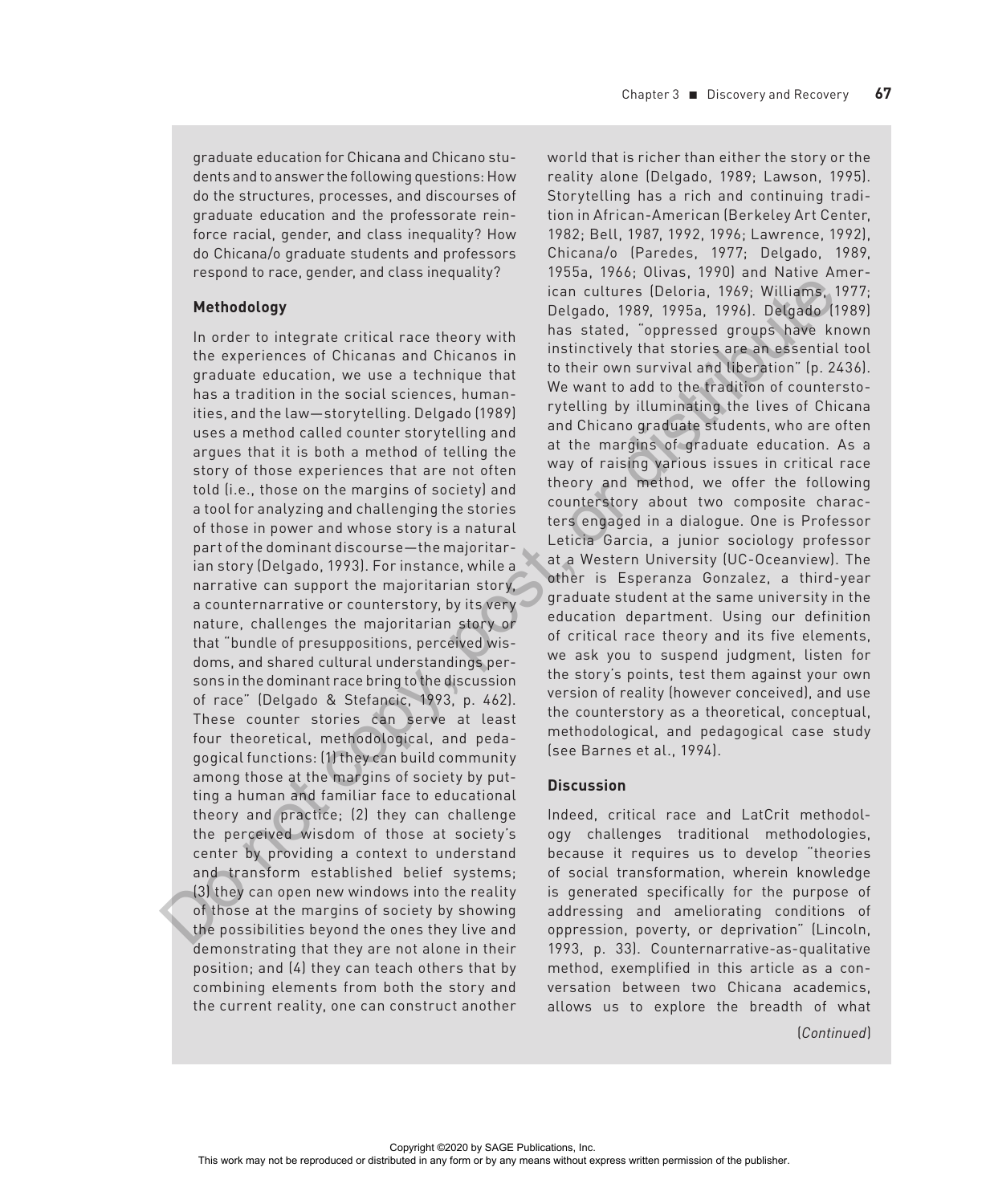#### (Continued)

happens through the structures, processes, and discourses of higher education, as well as the depth of how and in what ways Chicanans/ os respond. We concur with Denzin & Lincoln (1994) as they describe that, "the multiple methodologies of qualitative research . . . within a single study may be viewed as a bricologe, and the research as bricoleur. . . . The combination of multiple methods . . . within a single study is best understood, then, as strategy that adds rigor, breadth, and depth to any investigation" (p. 2). This strategy has allowed us to look to the experiential and other forms of knowledge from people of color and subordinated peoples,

whose knowledge has often been excluded as an official part of the academy. We believe strength of critical race and LatCrit theory and methodology is the validation and combination of the theoretical, empirical, and experiential knowledge. Through our counternarrative, we delve into lives of human characters who experience daily the interactions of racism, sexism, and classism. We look to continue this methodological, theoretical, conceptual, and pedagogical journey as we also express our deep gratitude and dedicate this work to those both inside and outside the academy who share their stories with us.

| single study may be viewed as a bricologe, and<br>the research as bricoleur. The combination<br>of multiple methods within a single study<br>is best understood, then, as strategy that adds<br>rigor, breadth, and depth to any investigation"<br>(p. 2). This strategy has allowed us to look to<br>the experiential and other forms of knowledge<br>from people of color and subordinated peoples,                                                                                                                                                                                                                                                                                                                                                                                                                                                                                                                                    |                                      | delve into lives of human characters who expe-<br>rience daily the interactions of racism, sexism,<br>and classism. We look to continue this meth-<br>odological, theoretical, conceptual, and ped-<br>agogical journey as we also express our deep<br>gratitude and dedicate this work to those both<br>inside and outside the academy who share their<br>stories with us. |  |
|------------------------------------------------------------------------------------------------------------------------------------------------------------------------------------------------------------------------------------------------------------------------------------------------------------------------------------------------------------------------------------------------------------------------------------------------------------------------------------------------------------------------------------------------------------------------------------------------------------------------------------------------------------------------------------------------------------------------------------------------------------------------------------------------------------------------------------------------------------------------------------------------------------------------------------------|--------------------------------------|-----------------------------------------------------------------------------------------------------------------------------------------------------------------------------------------------------------------------------------------------------------------------------------------------------------------------------------------------------------------------------|--|
| Postcolonial theory and critical race theory share the same aim of critiquing<br>Euro-Western methodologies and seeking to promote methodologies that privilege the<br>disenfranchized, dispossessed, and marginalized colonized Other in the third and fourth<br>worlds. Both have a liberatory and transformative intent, and research using these frame-<br>works thus shares the same investigative practices and methods. Catriona Macleod and<br>Sunil Bhatia (2008) give examples of qualitative studies using a postcolonial framework<br>and the methods they employ. The latter include colonial discourse analysis, narrative<br>analysis, historiography, genealogy, organizational analysis, case study, ethnography,<br>comparative research, participatory action research, deconstruction, and visual analysis.<br>See Table 3.2.<br><b>TABLE 3.2</b><br><b>Examples of Qualitative Research in Postcolonialism</b><br>П |                                      |                                                                                                                                                                                                                                                                                                                                                                             |  |
| <b>Methods Used</b>                                                                                                                                                                                                                                                                                                                                                                                                                                                                                                                                                                                                                                                                                                                                                                                                                                                                                                                      | <b>Data Source</b>                   | <b>Brief Explanation</b>                                                                                                                                                                                                                                                                                                                                                    |  |
| Colonial<br>discourse                                                                                                                                                                                                                                                                                                                                                                                                                                                                                                                                                                                                                                                                                                                                                                                                                                                                                                                    | Mostly written texts and<br>archives | Analysis of discourse (often but not always Foucauldian)<br>highlighting (neo)colonial construction of the other                                                                                                                                                                                                                                                            |  |
| Narrative<br>analysis                                                                                                                                                                                                                                                                                                                                                                                                                                                                                                                                                                                                                                                                                                                                                                                                                                                                                                                    | Interviews, autobiographies          | Exploring the conditions of possibility in which the colonized<br>and colonizing subjects emerge                                                                                                                                                                                                                                                                            |  |
| Histography                                                                                                                                                                                                                                                                                                                                                                                                                                                                                                                                                                                                                                                                                                                                                                                                                                                                                                                              | Archives, texts                      | Reading against the grain to uncover blind spots and<br>recuperate evidence of subaltern agency                                                                                                                                                                                                                                                                             |  |
| Genealogy                                                                                                                                                                                                                                                                                                                                                                                                                                                                                                                                                                                                                                                                                                                                                                                                                                                                                                                                | Texts, archives                      | Using Foucauldian notion of descent to trace the emergence<br>of colonial subjects and objects                                                                                                                                                                                                                                                                              |  |
| Organizational<br>analysis                                                                                                                                                                                                                                                                                                                                                                                                                                                                                                                                                                                                                                                                                                                                                                                                                                                                                                               | Texts, organizational                | Analysis of (neo)colonial institutional practices and power                                                                                                                                                                                                                                                                                                                 |  |

#### **TABLE 3.2** ■ **Examples of Qualitative Research in Postcolonialism**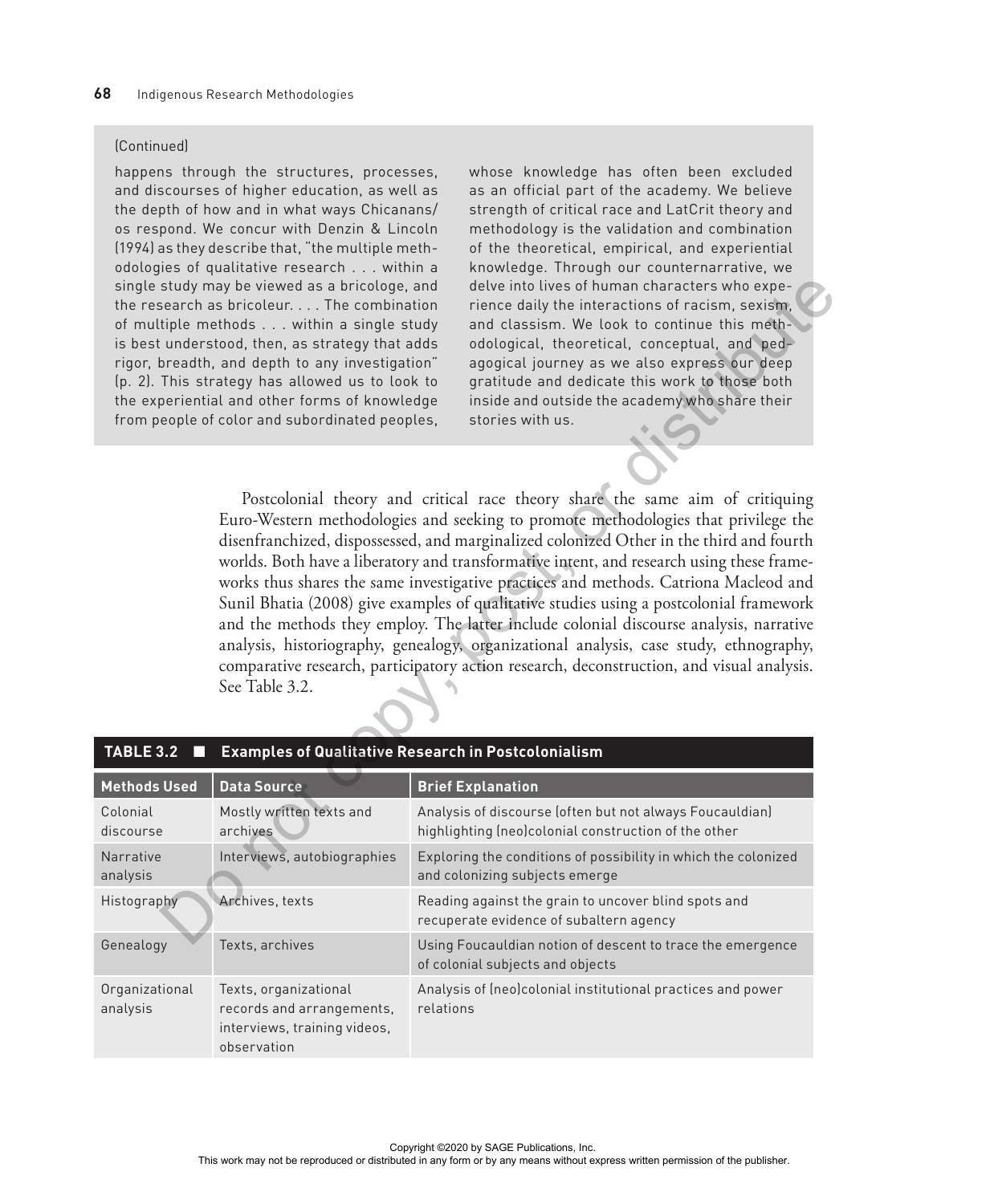| Case study                                                                                                                                                                                                                                                                                                                                                                                                                                                                                                                                                                                                                                                                                                                                                                                                                                                                                                                                                                                       | Interviews, participant<br>observation, records                 | In-depth study of specific case (group, organization, or<br>individual) in which (neo)colonial power relations are<br>manifested                                                            |  |
|--------------------------------------------------------------------------------------------------------------------------------------------------------------------------------------------------------------------------------------------------------------------------------------------------------------------------------------------------------------------------------------------------------------------------------------------------------------------------------------------------------------------------------------------------------------------------------------------------------------------------------------------------------------------------------------------------------------------------------------------------------------------------------------------------------------------------------------------------------------------------------------------------------------------------------------------------------------------------------------------------|-----------------------------------------------------------------|---------------------------------------------------------------------------------------------------------------------------------------------------------------------------------------------|--|
| Ethnography                                                                                                                                                                                                                                                                                                                                                                                                                                                                                                                                                                                                                                                                                                                                                                                                                                                                                                                                                                                      | Interviews, archives, texts,<br>observations                    | A decent practice that overcomes its colonial history<br>by examining the subject position of the ethnographer,<br>collapsing the us and them assumption and privileging local<br>knowledge |  |
| Comparative<br>research                                                                                                                                                                                                                                                                                                                                                                                                                                                                                                                                                                                                                                                                                                                                                                                                                                                                                                                                                                          | Interviews, archives, texts,<br>observations                    | Contextual analyses of systems (often educational) or texts in<br>ways that undermine the West as the given                                                                                 |  |
| Participatory<br>action research                                                                                                                                                                                                                                                                                                                                                                                                                                                                                                                                                                                                                                                                                                                                                                                                                                                                                                                                                                 | Participation in individual<br>and group dialogue and<br>action | Accountable research that is driven by participants and<br>focuses on change within a given (neo)colonial setting                                                                           |  |
| Deconstruction                                                                                                                                                                                                                                                                                                                                                                                                                                                                                                                                                                                                                                                                                                                                                                                                                                                                                                                                                                                   | Texts, interviews                                               | Employment of Derridean concepts such as différance<br>to expose exclusions and absent traces in (neo)colonial<br>discourse                                                                 |  |
| Visual analysis                                                                                                                                                                                                                                                                                                                                                                                                                                                                                                                                                                                                                                                                                                                                                                                                                                                                                                                                                                                  | Images (e.g., art, films,<br>landscapes, drawing)               | Analysis of images as signifiers of (neo)colonialism                                                                                                                                        |  |
| <b>SUMMARY</b><br>This chapter has discussed postcolonial theory and critical race theories as important ana-<br>lytical tools to use to interrogate the universal application of Euro-Western methodologies<br>across cultures. Using these theories as analytical tools reveals the biases, distortions, and<br>misconceptions about the colonized Other that are legitimized by the accumulated body<br>of literature and the use of dominant languages in research. The chapter proposes that<br>the researched communities' language, cultural artifacts, legends, stories, songs, rituals,<br>poems, and dances are important sources of literature that should inform problem identifi-<br>cation and formulation, research theoretical frameworks, and meaning making, as well as<br>legitimizing research findings. Chapter 9 discusses the place of language in research, while<br>Chapters 10 and 12 discuss community-centered methods of knowledge production.<br><b>Key Points</b> |                                                                 |                                                                                                                                                                                             |  |
|                                                                                                                                                                                                                                                                                                                                                                                                                                                                                                                                                                                                                                                                                                                                                                                                                                                                                                                                                                                                  | Research ignores the history of colonization                    | globalization in research methods courses so                                                                                                                                                |  |
|                                                                                                                                                                                                                                                                                                                                                                                                                                                                                                                                                                                                                                                                                                                                                                                                                                                                                                                                                                                                  |                                                                 |                                                                                                                                                                                             |  |

# **SUMMARY**

#### **Key Points**

 Research ignores the history of colonization and imperialism and its impact on the colonized Other.

 There is a need to critique mainstream history, colonialism, imperialism, and

globalization in research methods courses so that methodologies, theories, and literatures are understood as practices seeking to see and know realities in diverse historical moments bound with politics and power.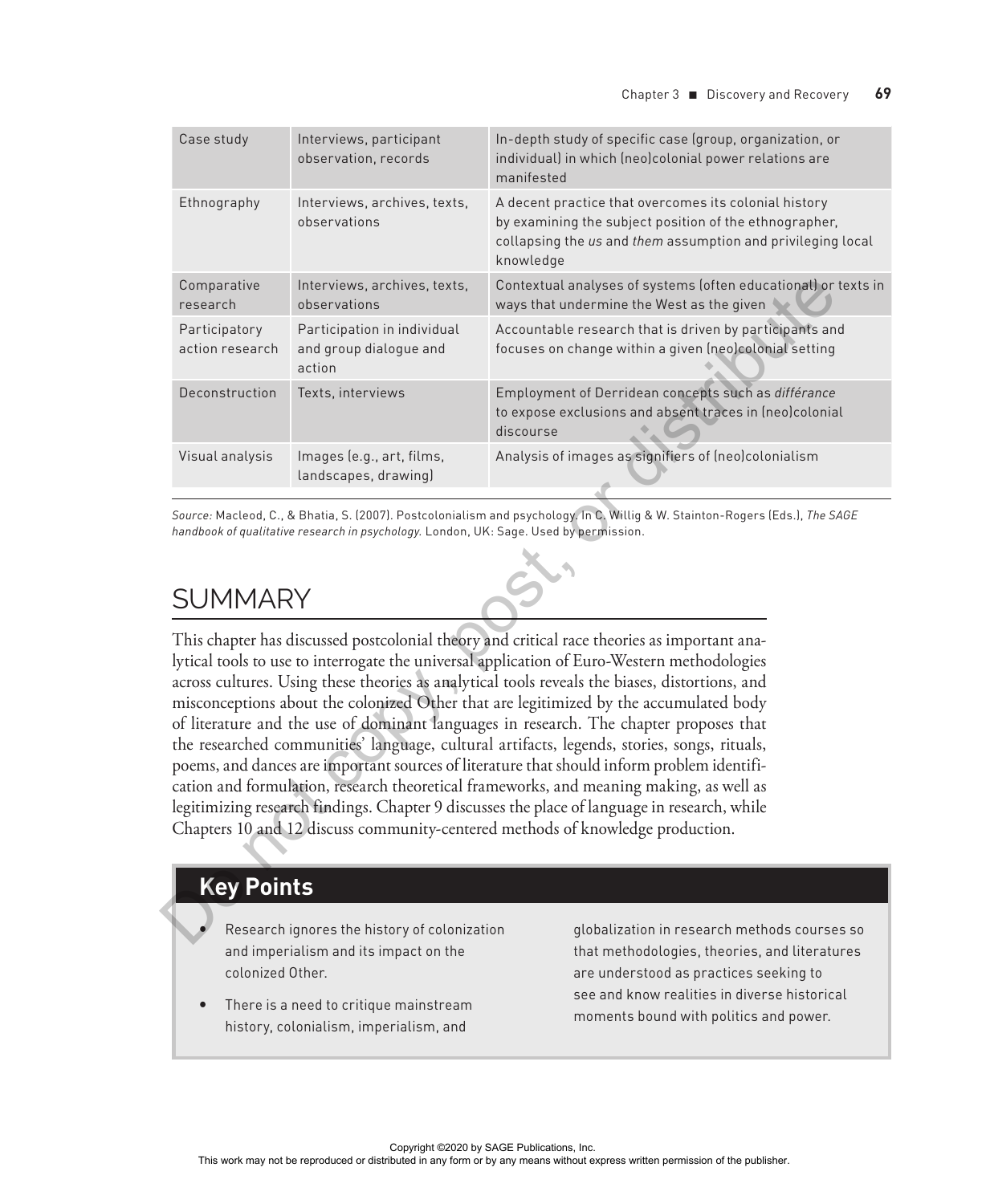- Scholars are engaged in an ongoing attempt to decolonize research methodologies.
- In postcolonial indigenous research, it is important to avoid damage-focused

research and employ desire-based research frameworks and frameworks that include research as survivance.

# **ACTIVITY 3.3**

- 1. Discuss the terms *imperialism, colonization,* and *globalization.* Explain how you can apply each of these terms to a critical review of the following:
	- a. Methodological approaches and techniques of gathering data as neutral and applicable to people across cultures
	- b. Literature as a building block for formulation of research proposals and frameworks for discussing research findings
	- c. The role of language in research
- 2. Through a search of literature, identify a research study, and, using Blaut's construction of the colonizer's model of the world, review the study for assumptions, prejudices, and stereotypes, if any, that informed the choice of study, its formulation, reviewed literature, and discussion of the findings. **VITY 3.3**<br>
Ecuses the terms *imperialism, colonization*,<br>
2. Through a search of therature, identify<br>
a distribution is consistent to the colonization of the colonization<br>
of the signalization consists and the computation
	- 3. Discuss literature from the perspective of indigenous research methodologies.
	- 4. Discuss the role of language in research.

#### **Suggested Readings**

- Blaut, J. M. (1993). *The colonizer's model of the world: Geographical diffusionism and Eurocentric history*. New York, NY: Guilford Press.
- Deloria, V. (1995). *Red earth, white lies: Native Americans and the myth of scientific fact*. New York, NY: Scribner.
- Getty, G. A. (2010). The journey between Western and indigenous research paradigms. *Journal of Transcultural Nursing, 21*(1), 5–14.
- Grande, S. (2000). American Indian identity and intellectualism: The quest for a new red pedagogy. *Qualitative Studies in Education, 13*, 343–359.
- Henderson, J. S. Y. (2000). Ayukpachi: Empowering aboriginal thought. In M. Batiste (Ed.), *Reclaiming indigenous voice and vision*

(pp. 248–278). Vancouver, Canada: University of British Columbia Press.

- Kaomea, J. (2003). Reading erasures and making the familiar strange: Defamiliarizing methods for research in formerly colonized and historically oppressed communities. *Educational Researcher, 32*(2), 14–25.
- Law, J. (2004). *After method: Mess in social science research*. London, UK: Routledge.
- Ngugi wa Thiong'o. (1986). *Decolonizing the mind: The politics of language in African literature*. London, UK: James Currey.
- Pillow, W. (2003). Race-based methodologies: Multicultural methods or epistemological shifts? In G. R. Lopez & L. Parker (Eds.), *Interrogating*